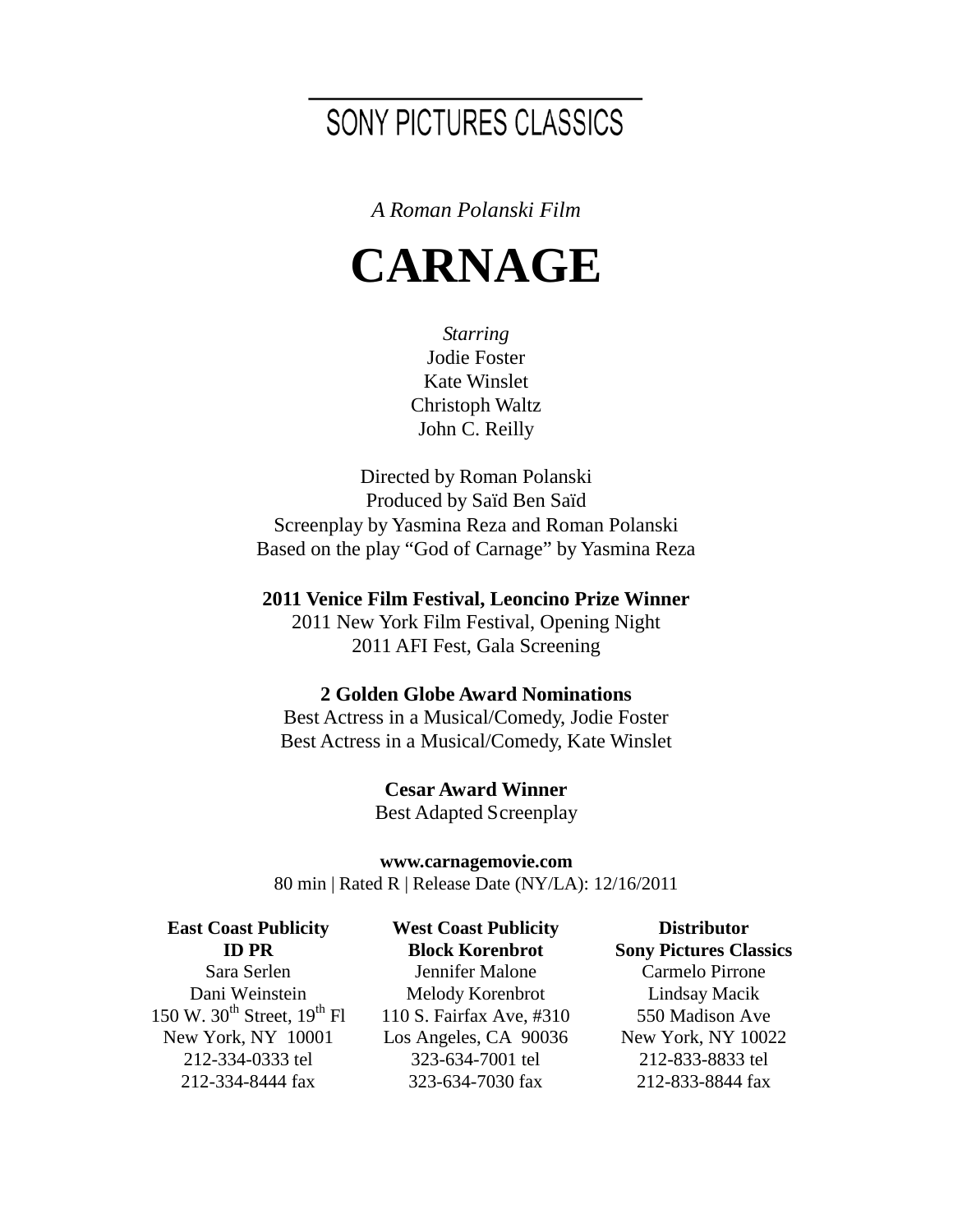## **CAST**

**Penelope Longstreet** Jodie Foster **Nancy Cowan** Kate Winslet **Michael Longstreet** John C. Reilly

**Alan Cowan** Christoph Waltz **Zachary** Elvis Polanski **Ethan** Eliot Berger

#### **Telephone Voices**

**Walter** Joe Rezwin **Dennis** Nathan Rippy **Mother** Tanya Lopert **Secretary** Julie Adams

## **CARNAGE**

**Translated by** Michael Katims **Production Designer** Dean Tavoularis **Costume Designer** Milena Canonero **Music** Alexandre Desplat **Casting** Fiona Weir **Director of Photography** Pawel Edelman **Editor** Hervé de Luze **First Assistant Director Ralph Remstedt Line Producer** Frederic Blum **Co-Producers** Martin Moszkowicz

**Based on the play** "God of Carnage" by Yasmina Reza Oliver Berben Piotr Reisch Jaume Roures **Screenplay** Yasmina Reza and Roman Polanski **Produced by Saïd Ben Saïd Directed by** Roman Polanski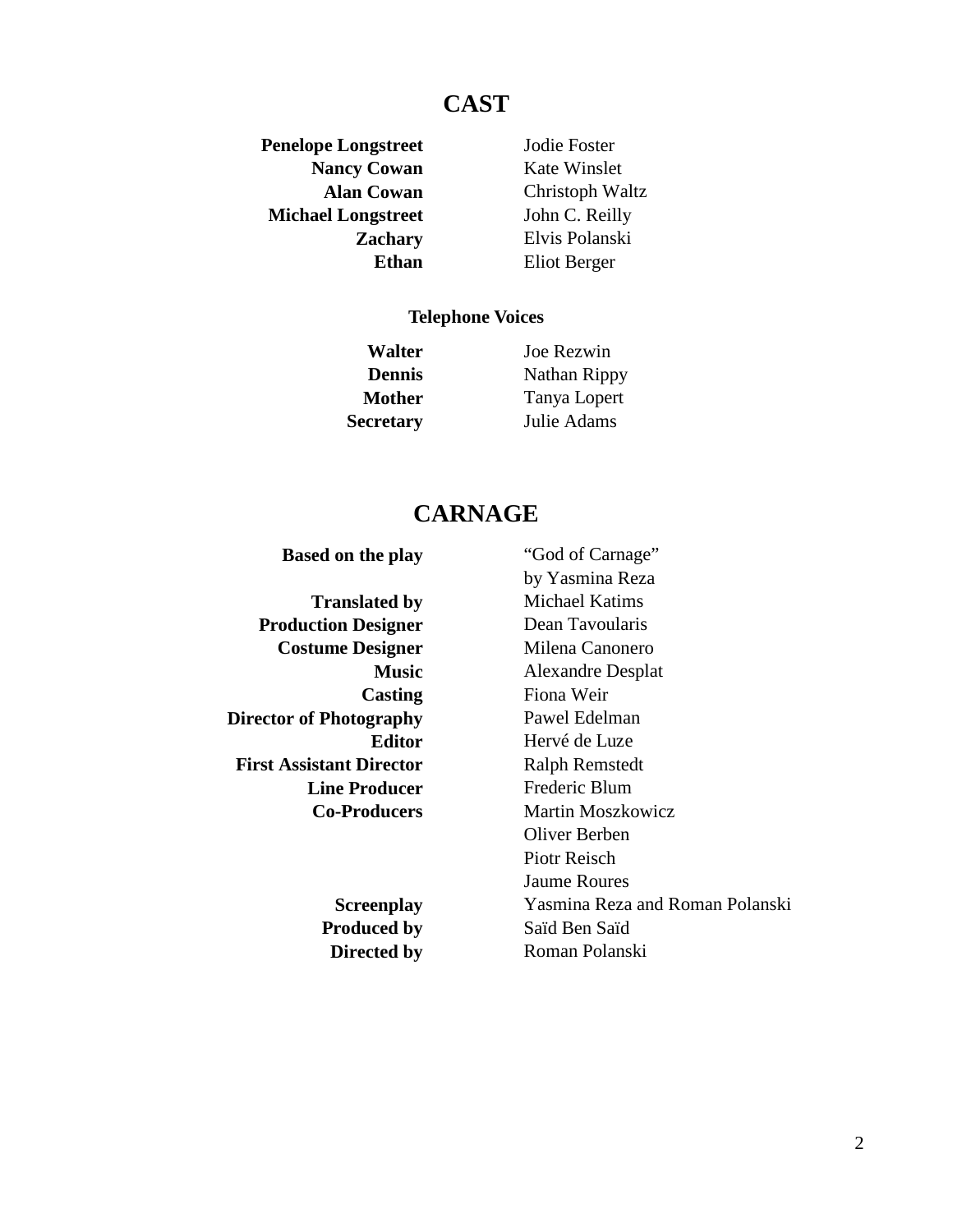## **SYNOPSIS**

CARNAGE is a razor sharp, biting comedy centered on parental differences. After two boys duke it out on a playground, the parents of the "victim" invite the parents of the "bully" over to work out their issues. A polite discussion of childrearing soon escalates into verbal warfare, with all four parents revealing their true colors. None of them will escape the carnage.

## **PRODUCTION STORY**

*Carnage* stars Academy Award®-winner Kate Winslet (*Mildred Pierce, The Reader*) and Academy Award®-winner Christoph Waltz (*Water for Elephants, Inglourious Basterds*) as husband and wife Nancy and Alan Cowan, opposite Academy Award®-winner Jodie Foster (*Panic Room, The Silence of the Lambs*) and Academy Award®-nominee John C. Reilly (*We Need to Talk About Kevin, Chicago, Magnolia)* as Penelope and Michael Longstreet, respectively.

Yasmina Reza joined Roman Polanski in adapting her play *God of Carnage* for the screen. Said Ben Said (*The Witnesses, Love Crime*) produced the film through SBS Productions. *Carnage* is a French-German-Polish co-production between SBS Productions, Constantin Film Produktion and SPI Poland. Other production credits include: Pawel Edelman (*The Ghost Writer, The Pianist*) as director of photography; Academy Award®-winner Dean Tavoularis (*The Godfather, Apocalypse Now*) as production designer; costume designer Milena Canonero, Academy Award®-winner for *Marie Antoinette*, *Barry Lyndon* and *Chariots of Fire*; Academy Award®-winner Didier Lavergne (*La Vie en Rose, The Ghost Writer,*) as make-up designer and Hervé de Luze (*The Ghost Writer, The Pianist*) as editor.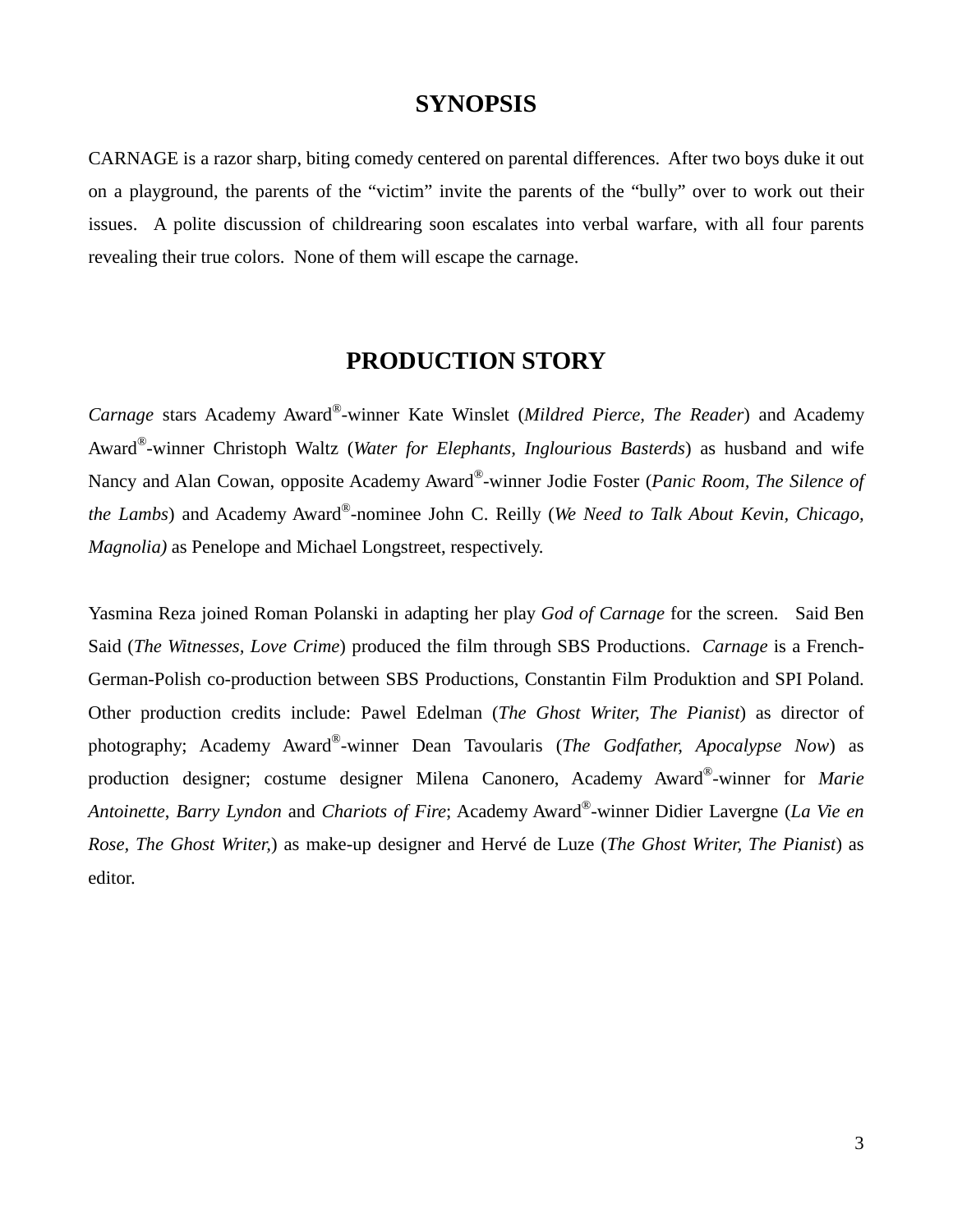## **PRODUCTION NOTES**

Academy Award®-winning director Roman Polanski directs Kate Winslet, Jodie Foster, John C. Reilly and Christoph Waltz in *Carnage*, the screen adaptation of the smash comedy play "God of Carnage" by Yasmina Reza.

The bitterly amusing story of two families who become locked in a showdown after their children are involved in a playground squabble, *Carnage* shines a spotlight on the risible contradictions and grotesque prejudices of four well-heeled American parents.

Shot in real time as the four adults meet to settle the dispute, *Carnage* pits power couple Nancy and Alan Cowan against the liberal writer and campaigner Penelope Longstreet and her wholesaler husband, Michael. Unpredictable and shocking, the film hilariously exposes the hypocrisy lurking behind their polite façade.

Hailed by the critics and public alike, the play enjoyed sell-out runs in Paris, London and on Broadway after its premiere in 2006 and won a slew of awards at both the Olivier Awards and the Tony® Awards. including Best Play and Best Direction of a Play.

As soon as he saw the play, Roman Polanski knew it would make an exciting film. "The tone of the play was hilarious and the pace fast-moving. What particularly attracted me was the real-time action. I'd never made a film without the slightest ellipse and I don't remember ever seeing one either."

Polanski brought on the author of the play, Yasmina Reza, to adapt it for the screen. Originally set in Paris, the play's location was moved to New York when it was transferred to Broadway in 2009. It is in Brooklyn that Polanski chose to set his film adaptation.

"The spirit of the play seemed to me more American than French and Brooklyn would be a likely place for this kind of liberal family to live."

The director also wanted to remain faithful to the play's real-time setting where the action unfolds over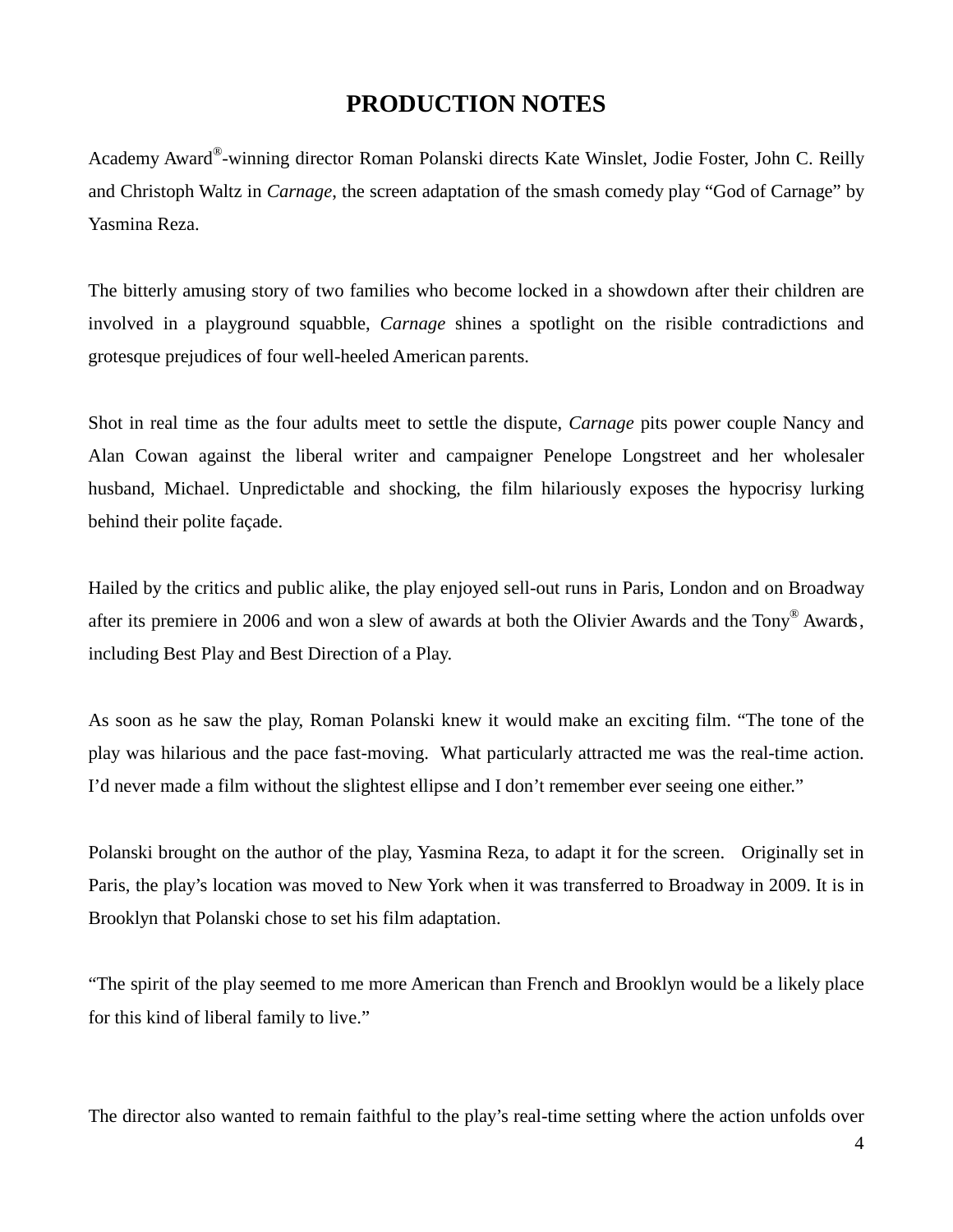90 minutes without breaks and in one location - despite the challenges that would mean. "It's a challenge to make a film in real time," says Polanski. "Ever since I was a child I enjoyed films that evolved in a single location far more than action films. I like the sensation of the proximity to the characters, similar to the feeling to be found in Dutch paintings such as Van Eyck's *The Arnolfini Wedding*, where the artist gives the spectator the sensation of being in the room. I've made films before set in an enclosed space, but not as rigorously self-contained as on this occasion, so that was a new experience."

## **THE CAST**

Polanski then assembled his cast - Academy Award®-winner Kate Winslet (*Mildred Pierce, The Reader*) and Academy Award®-winner Christoph Waltz (*Water for Elephants, Inglourious Basterds*) as Nancy and Alan Cowan, opposite Academy Award®-winner Jodie Foster (*Panic Room, The Silence of the Lambs*) and Academy Award®-nominee John C. Reilly (*We Need to Talk About Kevin, Chicago, Magnolia)* as Penelope and Michael Longstreet.

All of the actors were required to be on set all day, every day, throughout the shoot, as they all feature in every scene. "To film in that way you must have actors who can live with each other," says Polanski. "The four characters they were playing were of such different traits and types. It was a stroke of luck that these four actors could function so well together, in complete harmony. It just doesn't happen on every production!"

Kate Winslet describes investment broker Nancy Cowan as "an extremely busy working mother, who constantly feels desperately guilty about not being present enough in her child's life and yet has very forthright opinions about motherhood and parenting when in fact she's clutching at straws. Although she loves her child, there are certain areas where she doesn't really know what she's talking about."

For Winslet the play's success resides in how its universal themes are couched in humour. "It's a window on so many of our worlds," she says. "It's about the complexities of parenting, it's about how children should be raised, and it's about the endlessly complex dynamic that is marriage. And to have turned it into a comedy in the way that Yasmina did is even more enriching and enlightening for everybody. To be able to laugh at ourselves, to be able to make fun of the human condition, is the thing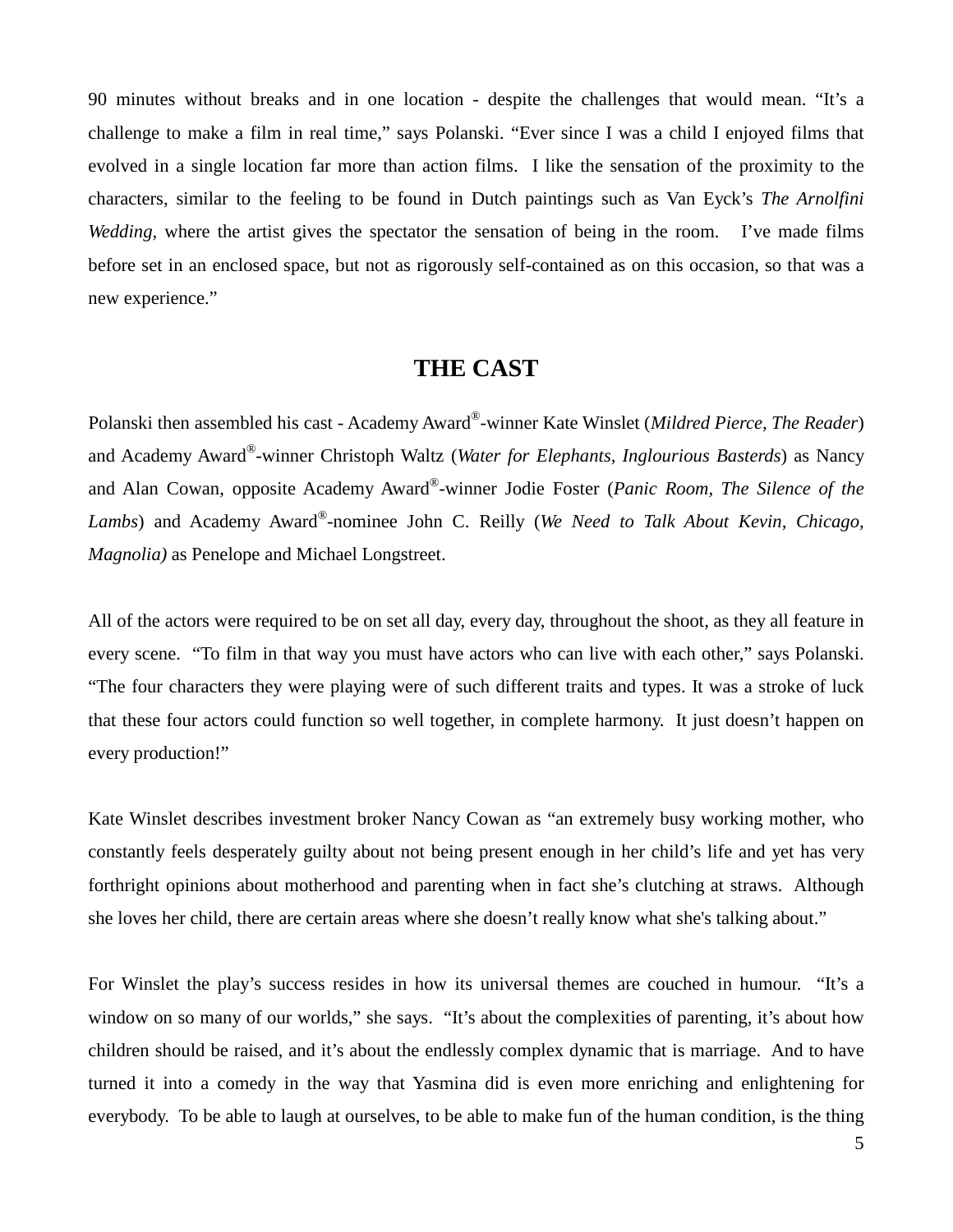that no matter what language you speak or which country you're in or what your personal circumstances are we've all experienced in some way."

"It's very real," continues Winslet. "For example, in the school playground when you're negotiating with other parents there's always an air of 'I have to be nice to you even though I hate your guts.' There's always glossy air of making nice, a fakery that goes on which is part of how you operate as a parent when you're trying to protect your child."

The actress also responded to the piece's savage depiction of how our lives are dominated by technology. "It shows how easy it is to become disengaged from your own reality. It's as though we've gotta get that quick fix you know to plug the gaps in our relationships. We rely on checking our texts or sending a text back or waiting for that 'brruuupp'. We've all become so accustomed to this way of existing and validating our friendships through those non-verbal connections."

Winslet was enthralled by the multi-layered nature of the piece. "What's fascinating about this is that it starts off being about one thing and it becomes very quickly entirely about something else," she says. "I love that about the story; it's very real but it's unpredictable. You think you're watching one type of movie and actually, it changes very quickly into something very different."

For Jodie Foster, who plays campaigner Penelope Longstreet, it was the ideas the story tackles that provided the strongest attraction. "Although it's satirical and outlandish in some respects, the relationship between the characters have a genuine grounding in real psychology, in family psychology, and it's the tapestry of people's lives that I find most fascinating - how they interact with each other, how they drive each other crazy, how they stab each other over and over again, not just in this generation but in the next generation, too. Our ideas about morality are constructs and in fact we're all very primitive. We're all monstrous in some ways and if we took responsibility for that we'd probably be better off."

"The question of morality is interesting," Foster continues. "Four people are trying to figure out what's the right thing to do and is the right thing the right thing? As time goes on, they start revealing just who they really are. They become more and more monstrous, and I guess that's what makes it funny. They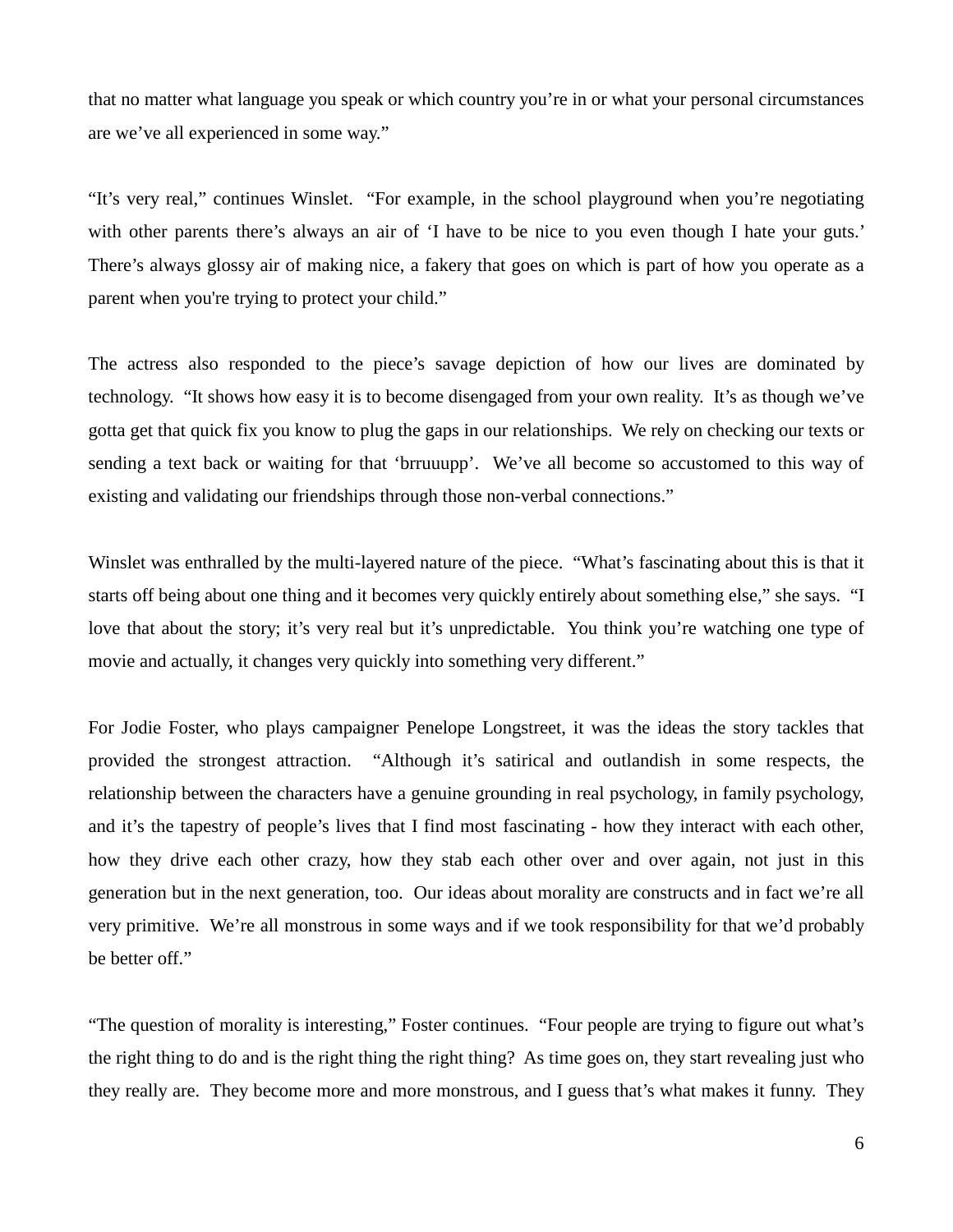are all polite people, they're all well educated and older and are from upper middle class families and live in a very polite suburb and you'd think that everything would go very well and instead it all goes very badly indeed."

"It's a comedy of manners and how people lose those manners," says Foster. "What really makes it work is that each character is so well drawn and how different they are. So Kate's character is so good at always trying to be the liaison between everybody and yet we know that's not what she's really thinking, so we watch her cover up by becoming more and more solicitous."

Foster says she felt Penelope was "a very good fit." "She's very politically correct and takes everything way too seriously," says the actress. "She starts out as normal, but as the story progresses she becomes more and more of a caricature of a regular person. The character's relationships have a lot of layers. The problems in our marriage get worked out during this negotiation. She's an uptight woman who works in a bookstore but who's writing a book on suffering in Africa and who can't get that out of her mind. She's appalled by these two people who come into her home who, she thinks, don't seem to care about the plight of the world. Her husband is a good guy and he thinks that my uptightness is little too much and the way he avoids that is by drinking his favorite scotch."

Foster relished the twists and turns in the relationships between the four characters. "For much of the time, it is Penelope and Alan who dislike each other because he's a very cocky lawyer who likes to tease me because he's irritated by how politically correct I am. But soon all four are trading sides and by the end of the film we all hate each other. The story underlines the fragility of relationships and how scarred we all are."

The language also drew in the actress and she was intrigued by how Reza has the characters reveal themselves through coded language. "Penelope tends to continually say "that's disgusting" or "that disgusts me." Disgust seems to be my number one thing. And Nancy keeps saying "naturally" and yet she's the least natural person. Michael is the kind of guy who keeps saying "why can't we all just get along," you know, and "why do we have to think about things, why do we have to think about things at all."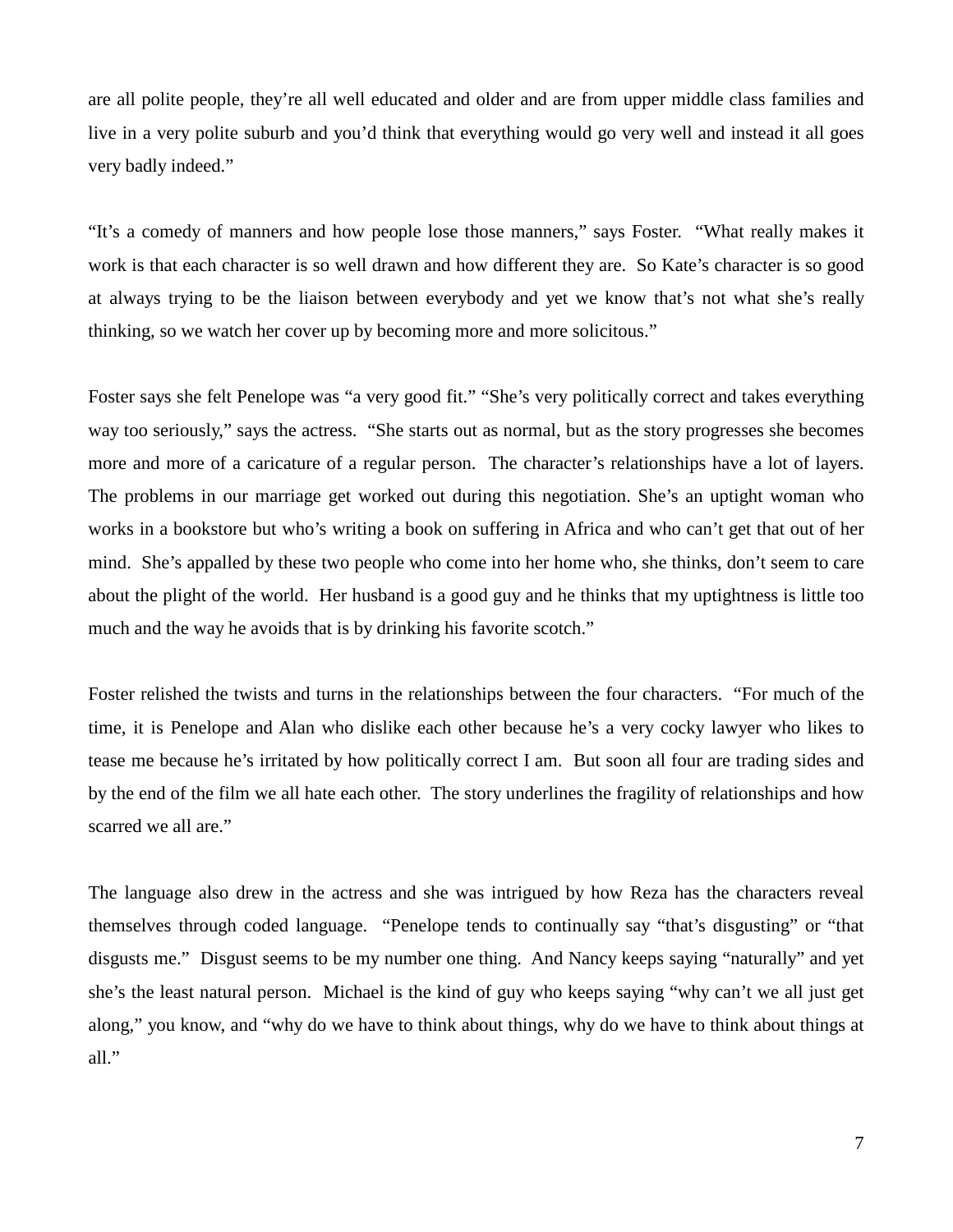For Winslet too, the opportunity to immerse herself in the piece's rich and textural language was an immediate draw. "We hear the characters use really aggressive, robust words as either weapons or ways of explaining their own emotions or their perception of what someone else is thinking," she says. "And none of them take responsibility for the words that come out of their mouths. That's one of the reasons why the story unravels in the way that it does – no one takes responsibility for anything that they say."

John C. Reilly takes on the role of Michael Longstreet, a houseware supply salesman with social ambitions. "He aspires to be a class higher than where he came from. His wife Penelope is much more intellectual, she's a writer, and she's very concerned with global issues and justice in the world. In some ways each of the characters is a hypocrite who thinks that if only everyone thought the way they thought then the world would be perfect. So Michael puts on his best face for the meeting with Nancy and Alan but eventually he can't take it anymore and explodes. It was a refreshing character to play within the piece. Each of the characters unmasks themselves at a different point in the story. What's brilliant about Yasmina's writing is that just when you think the story is going to end, someone says, no, I'm not leaving yet, I want to say this and that's what keeps this maelstrom happening until it explodes at the end. It's a pretty devastating portrait of American parenting."

Reilly responded to the satire of the piece. "It's a perfect set up for comedy because whenever you put people in a difficult situation and make them behave in a polite way, that's an age old recipe for comedy."

Foster agrees, saying that the team had long discussions on how to get the tone of the satire just right: "Even if the comedy is outlandish you have to ground it in reality. And here, the comedy is grounded in reality even though, being a satire, it's heightened to a point of exaggeration. So for example, when Penelope is asked about Africa hopefully it's incredibly funny to watch this person start to fall apart while she's telling them. It's the earnestness of the character that really gets the laughs. With the Alan character it's his incredible insensitivity that's really funny."

Polanski organized an intensive, 2-week long rehearsal period both for the actors to acquaint themselves with each other and to investigate the tone of the film, a tone that shifts between satire, comedy and drama.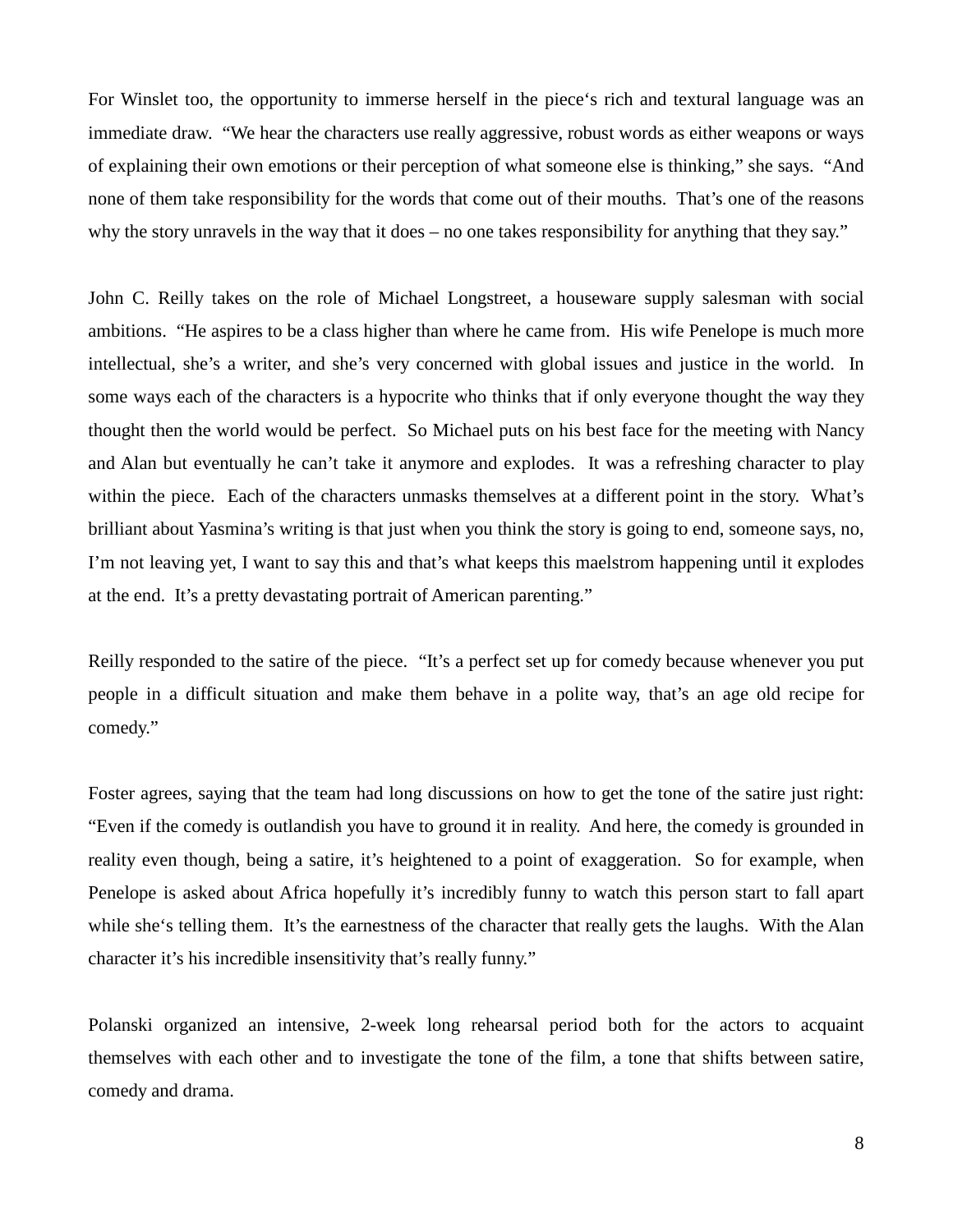"I always love rehearsal," enthuses Winslet. "It's always such a pleasure to be able to have it, such a luxury. But I don't think any of us could have predicted that Roman had us all learn the entire script, from start to finish, like a play. I was really thrilled that we staged the whole thing because it meant that when we got onto the set we all knew exactly what our positions were. That's helpful to us and to Roman because he can structure how he's going to shoot it. That rehearsal time was a very bonding experience for all of us. It's just so fun to have to rise to that challenge and to be with these actors who are so accomplished and so brilliant, and to feel the desire to match each other's ability is really wonderful."

For Winslet, the rehearsal period allowed her to get to grips with the scene that caused her most trepidation, when she embarks on a drunken rant just moments after projectile vomiting all over Penelope's precious coffee table art books. "We all knew it felt a bit like a speech," she explains. "The challenge was making it feel as though it comes out of absolutely nowhere. How we solved that was mostly to do with Roman's direction which was always so bang on. But having staged it in the rehearsal meant we could see what worked and what didn't work and that was a real luxury. I was very relieved when it was done because it was a difficult scene. There's nothing worse than bad drunk acting!"

"The rehearsal gave me a chance to let the ideas settle to find a way for my character to speak the dialogue," says Reilly. "It also allowed us all to find the rhythms and the way we should interact within the confined space of the set. And there was a great exchange of ideas, particularly about the dialogue. Roman was translating from the French original so he would say how a line would be said in French and we would make suggestions on how to make it sound authentically American. And the fact that there were no egos meant that we could have that frankness of communication."

"It's very helpful to be directed by a director who has acted before," continues Reilly, "because not only are they more sympathetic towards actors but they have a good sense of the truth of the moments. Roman has a great innate sense of what it's like to have to act something. So he was as much interested in the rehearsal process, in the organic reality of the reactions and the behavior as we were. In rehearsal he would always question why we were doing something one way or another."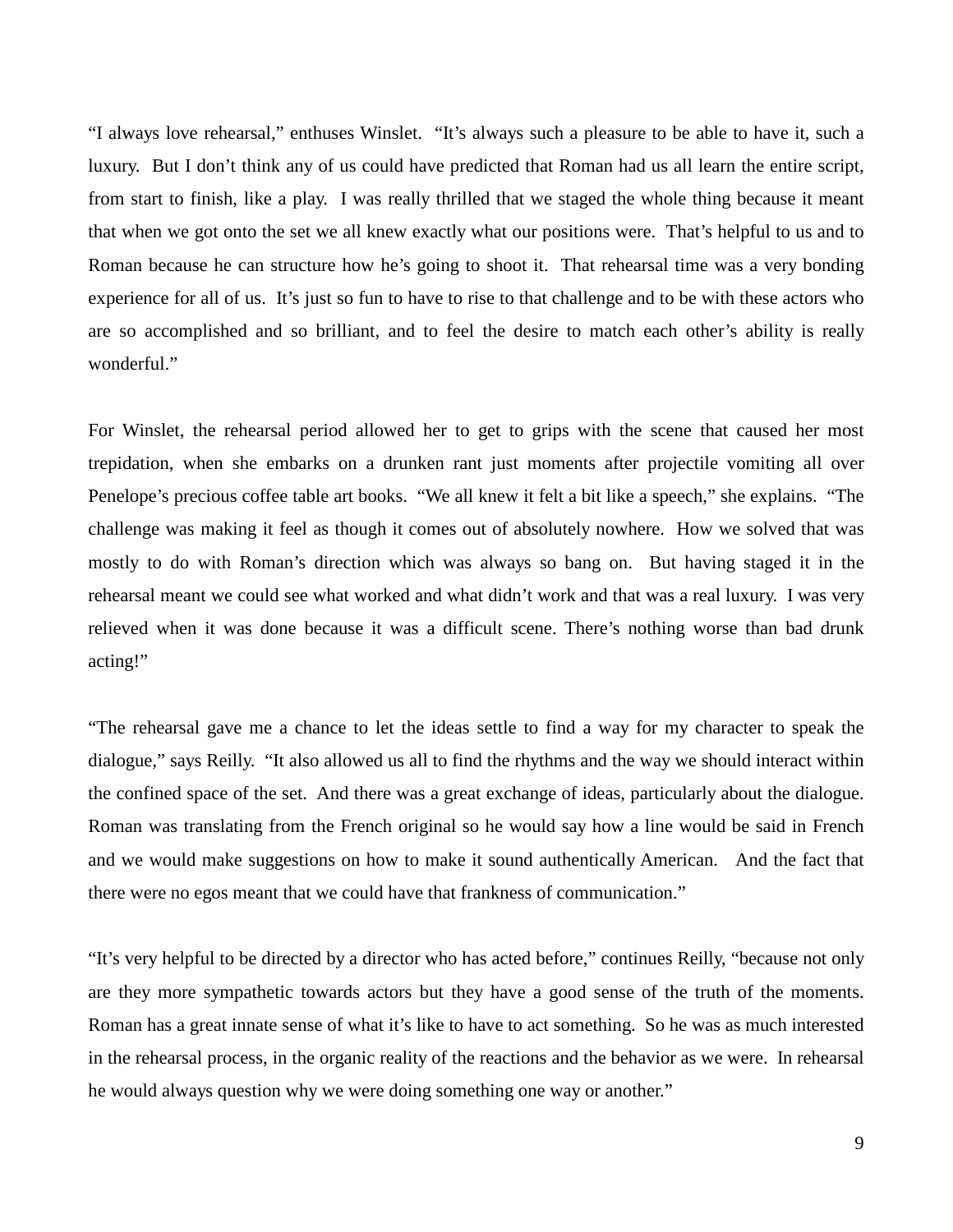"I think it's been fun for Roman," says Foster about the rehearsal process. "Most of the direction was in rehearsals and so when the shoot began, most of his concerns were about how the camera would move, what the camera angles were and occasionally very subtle tweaks for us. Roman is a master technician and he's a master filmmaker and he has a very specific style and he's very consistent in the way he works: he puts the marks down and he sets the camera and he's there with his little viewfinder, which I haven't seen anyone use in about 20 years, and his is all scratched, it's from when he made *Knife in the Water.* He has an idea of the look that he wants for the movie but that is also a part of his lexicon too."

Christoph Waltz concurs: "The rehearsal was almost indispensable with this project. It wasn't just so we could get used to each other. It gave us the time to experiment, to try this and that, to reject things that weren't appropriate. On a regular shoot you never have the luxury of time."

"Shooting the film in real time is the great challenge," says Foster. "Whatever transitions are being made they're not being made off camera, they have to be made right then and there, and I think that the play is so beautifully drawn that it's kind of been easy to go from one feeling to the next. I've made a lot of movies in one location like this. What always happens when you do a film where there are only four people is that a closeness develops between the actors that you just can't get any other way. This has been the most enjoyable camaraderie that I've ever had on a movie. I genuinely love these actors and I was actually sad about not seeing them every single day."

## **THE LOOK**

A director known for his visual panache, Roman Polanski assembled a team of highly-creative behind the scenes collaborators including cinematographer Pawel Edelman, and Academy Award®-winning production designer Dean Tavoularis and costume designer Milena Canonero.

The brief for his production and costume designers was straightforward. "I wanted realism for the set design and costumes and a contemporary look," says Polanski. "Those were the two notes I gave Milena and Dean, they don't need much advice!"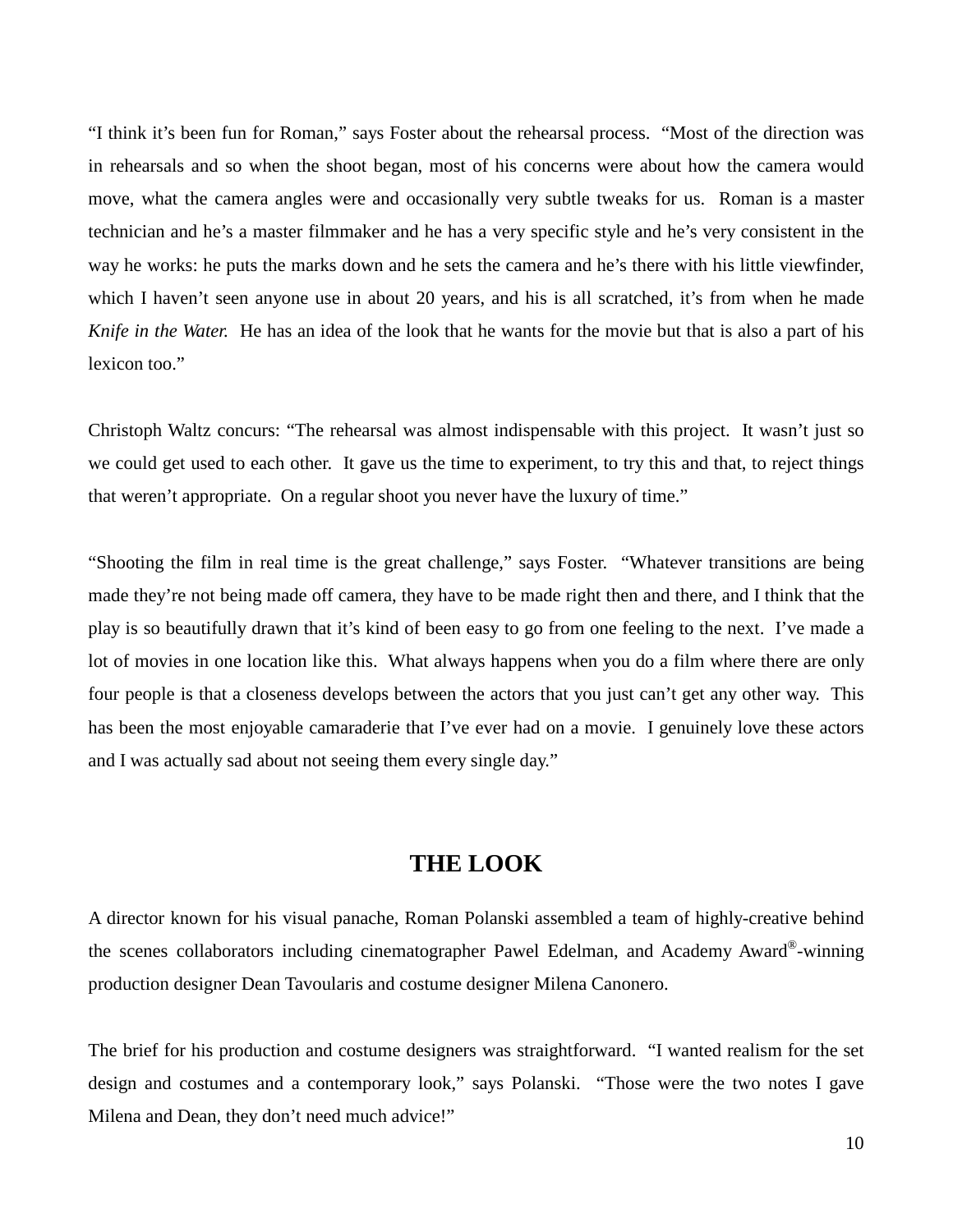Almost as important as the four characters was the set. Constructed on the sound stages of Bry-sur-Marne on the outskirts of Paris, the set was created by production designer Dean Tavoularis, best known for his collaborations with Francis Ford Coppola on some of the most visually impressive films of the past 40 years including *The Godfather* trilogy, *The Conversation* and *Apocalypse Now.*

Tavoularis designed a floor plan for a set which would be as authentic as possible, where it was possible to walk from one room to another, or to look from one room down the corridor to another, just as one would do in a real apartment. He also designed the apartment so that it would bring an extra dimension to the narrative at key moments. So the bathroom is accessed only by the bedroom which brings a heightened frisson to the scene where Penelope is helping Alan change out of his wet trousers in the bathroom - they have to pass the bed on their way back to the living room.

Tavoularis, who worked with Polanski on *The Ninth Gate*, had never designed a film of this type, set in one room and with just four characters. "I tried to make it as real as possible. I'm always very concerned about the details of a set because you never know exactly how much the director is going to show, if you're going to see inside the cupboard or inside the drawer. We had food and other items brought in from New York - and specifically Brooklyn - so that the apartment would be as authentic as possible. I was sure that some things wouldn't be seen on camera, but I still dressed it properly for the actors. That's especially important if you're going to be on the one set for the whole film."

His efforts certainly paid off. Says John C. Reilly: "When I saw the set, I thought that so much of my work had been done for me. Usually on films, the camera sees what the audience is meant to see so there's only half a set or if you open a book there's nothing inside the book…there's a lot of artifice. But Dean's set was filled with detail. It was completely realistic down to the strange little knickknacks on the shelves. The kitchen was almost functional. It definitely gave us a sense of place."

One of the pleasures for the designer, who had almost retired from the film industry and was enjoying a life as a painter until he got the call from Polanski, was working in France. "I hadn't done a film for a few years and I was astonished by how extraordinary the French craftsmen were. The carpenters, the painters, the prop makers were all of an exceptional caliber."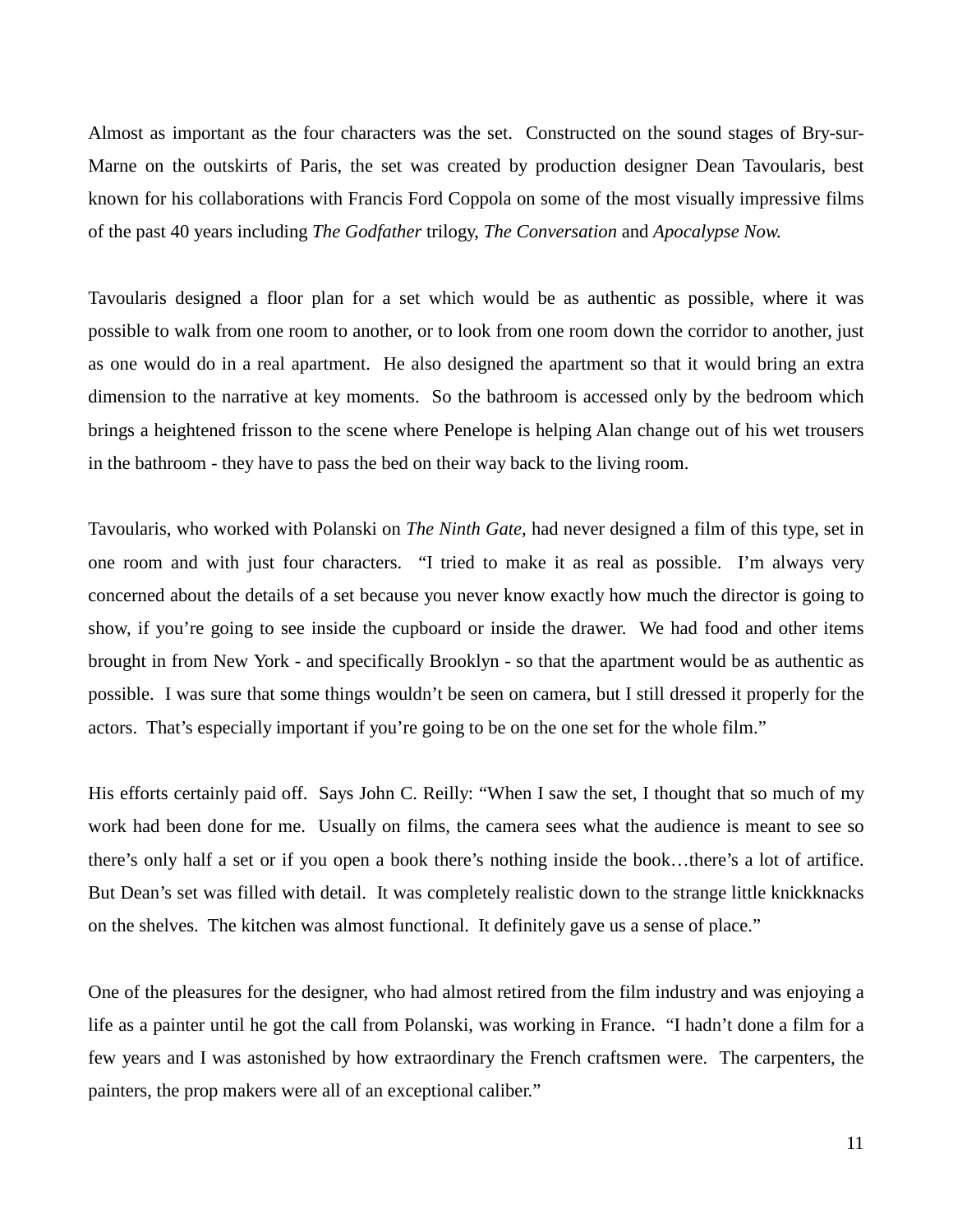Teaming up with Polanski again brought home to the designer just how broad the director's talents are. It was often Polanski who would see a way out of a problem, says Tavoularis. "His knowledge encompasses every aspect of filmmaking, from the design to the visual effects. He would know exactly how to explain how to put something right. He gets to the reality and to the core. He's one of the greatest working directors in the world."

## **ABOUT THE CAST**

#### **JODIE FOSTER – Penelope Longstreet**

Jodie Foster's stunning performances as a rape survivor in *The Accused* and as Special Agent Clarice Starling in the hit thriller *The Silence of the Lambs* earned her two Academy Awards® for Best Actress and the reputation for being one of the most critically acclaimed actresses of her generation.

Foster began her career at age three, appearing as 'The Coppertone Girl' in the television commercial. She then went on to become a regular on a number of television series, including "Mayberry RFD," "The Courtship of Eddie's Father," "My Three Sons" and "Paper Moon." She made her feature debut in *Napoleon and Samantha* when she was eight years old.

However, it was her role in *Alice Doesn't Live Here Anymore* (1975), which brought her to the audience's eyes and her powerful portrayal of a streetwise teenager in Martin Scorsese's *Taxi Driver* (1976) that won her widespread critical praise and international attention. Foster appeared in a total of four films in 1976, *Bugsy Malone*, *Echoes of Summer*, *Little Girl Who Lives Down the Lane* and *Taxi Driver*, which were all presented at the Cannes Film Festival. Alan Parker's *Bugsy Malone*, earned her an Italian Comedy Award.

In total, Foster has appeared in more than 40 films, including recent films *Nim's Island* with Gerard Butler; *The Brave One* for director Neil Jordan and for which she received a Golden Globe® nomination; *Inside Man* with Denzel Washington and Clive Owen; the box-office hit *Flightplan;* Jean Pierre Jeunet's French language film, *A Very Long Engagement*; David Fincher's box-office success, *Panic Room*; *Anna and the King* for director Andy Tenant; *Contact* for director Robert Zemeckis; *Nell*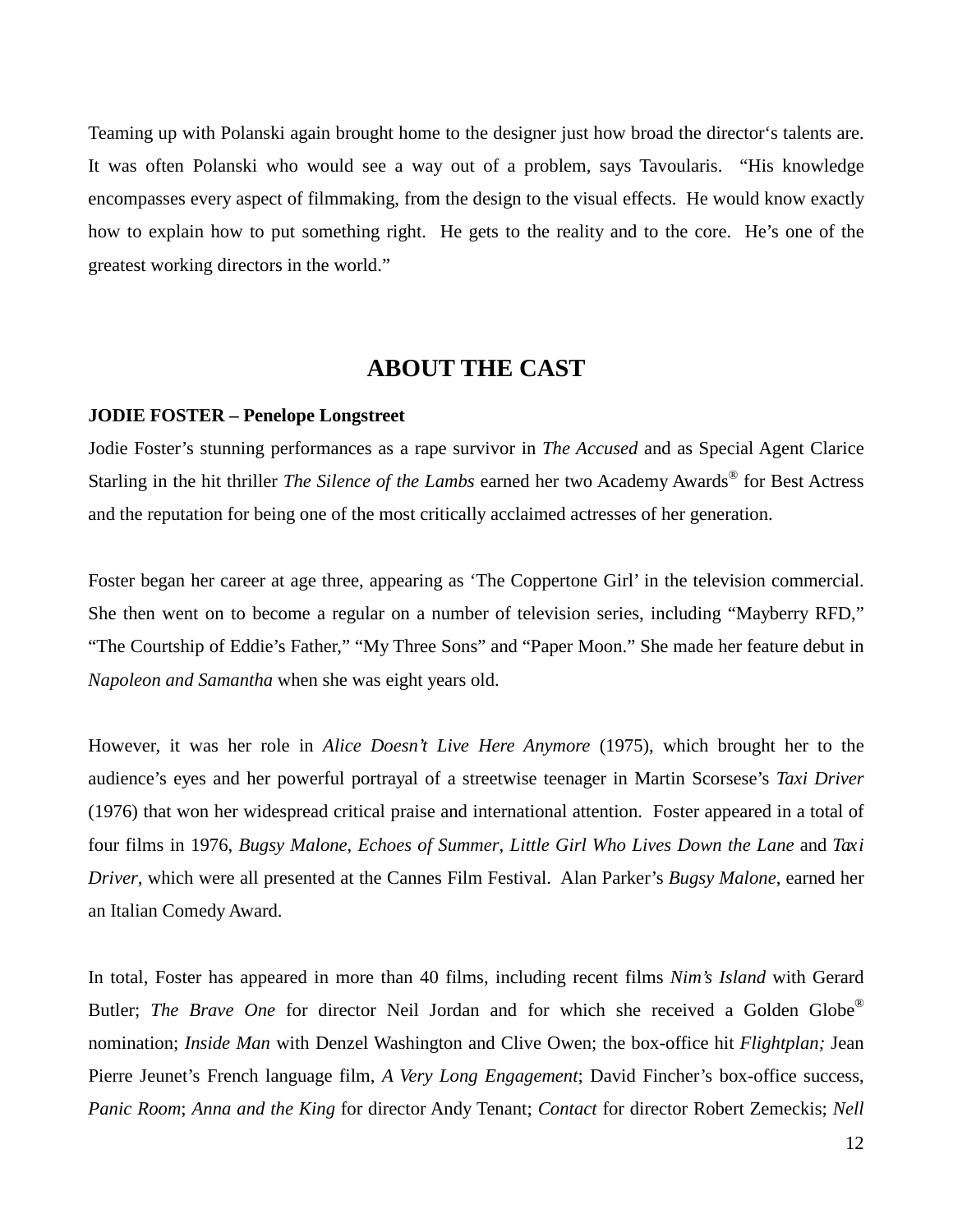opposite Liam Neeson; the comedy *Maverick* opposite Mel Gibson and James Garner; and the romantic drama *Sommersby* opposite Richard Gere.

Other select motion picture credits include Woody Allen's stylized black and white comedy *Shadows and Fog*; *Siesta*; *Stealing Home*; *Five Corners*; as well as earlier films such as *Tom Sawyer*; *Freaky Friday*; Adrian Lyne's *Foxes*; Tony Richardson's *The Hotel New Hampshire*; and Claude Chabrol's *The Blood of Others*, for which the multi-lingual Foster looped all of her own dialogue in French.

For her role in *The Silence of the Lambs*, Foster was also awarded a Golden Globe® Award, a British Academy Award®, a New York Film Critics Award and a Chicago Film Critics Award. Foster received her first Oscar<sup>®</sup> nomination and awards from the National Society of Film Critics and the Los Angeles Film Critics for her role in *Taxi Driver*. She also became the only American actress to win two separate awards in the same year from the British Academy of Film and Television Arts – Best Supporting Actress and Best Newcomer honoring her performances in both *Taxi Driver* and *Bugsy Malone*.

Currently Foster is on location in Vancouver filming *Elysium* opposite Matt Damon for director Neill Blomkamp.

In addition to her acting, Foster has always had a keen interest in the art of filmmaking.

Foster made her motion picture directorial debut in 1991 with the highly acclaimed *Little Man Tate*, in which she also starred. In 1995, Foster directed her second film, *Home for the Holidays*, which she also produced. The film starred Holly Hunter, Anne Bancroft and Robert Downey Jr. Her most recent film *The Beaver*, which stars Mel Gibson, was released in May 2011.

Foster founded Egg Pictures in 1992 and the company produced *Nell* (1994), for which Foster earned an Academy Award® nomination for Best Actress; *Home for the Holidays* (1995); the Showtime telefilm *The Baby Dance* (1998) which received a Peabody Award, four Emmy® Award nominations and three Golden Globe® Award nominations; as well as USA Films' *Waking the Dead*, directed by Keith Gordon starring Billy Crudup and Jennifer Connelly. In 1996, Egg presented the award-winning French film *Hate* in the United States. Egg Pictures most recently produced *The Dangerous Lives of*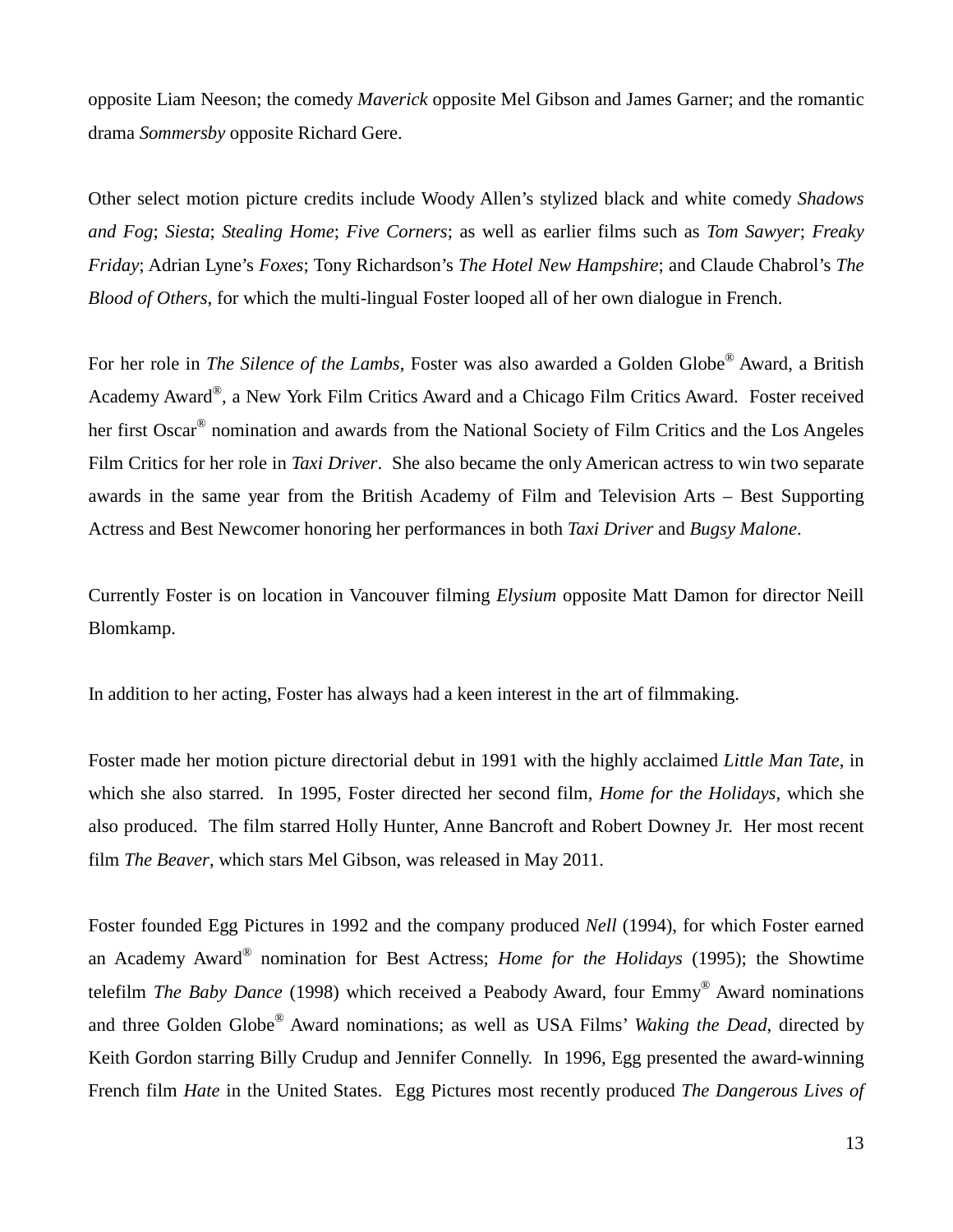*Altar Boys* (2001).

Foster graduated with honors from Yale University in 1985, earning a B.A. in literature.

#### **KATE WINSLET – Nancy Cowan**

Academy Award®winning actress, Kate Winslet has brought to life some of this decade's most captivating and memorable roles. Her resume consists of critically and commercially acclaimed work, as well as a span of awards and honors that illustrates Kate's talent and solidify her as a permanent place in cinema history. Most recently, Kate won her first Academy Award® after a stunning past five nominations, for her role as 'Hanna Schmitz' in Stephen Daldry's 2008 film *The Reader*. *The Reader*, an adaptation of German author Bernhard Schlink's best-selling book, showcased Kate's true talent and artistry as an actress in a leading role. Kate also won a Golden Globe®, Screen Actors Guild, BAFTA, and Critics' Choice Award, among many others, for her role as 'Hanna'. Kate also starred in Paramount Vantage's 2009 *Revolutionary Road*, which re-teamed her with *Titanic* co-star Leonardo DiCaprio. *Revolutionary Road*, based on the critically acclaimed novel by Richard Yates, was directed by Sam Mendes. Kate won a Golden Globe® and received many nominations for her portrayal of 'April Wheeler'. This fall, Kate will be seen in Steven Soderbergh's *Contagion* opposite Matt Damon and Gwyneth Paltrow.

Kate can most recently be seen starring in *Mildred Pierce* for director Todd Haynes and HBO. *Mildred Pierce*, based on the novel by James M. Cain, is the epic story of a proud single mother struggling to earn her daughter's love during the great depression in middle class Los Angeles. Kate grew up in a family of actors and began performing for British television when she was thirteen. At the age of seventeen, she made an international name for herself in Peter Jackson's feature film *Heavenly Creatures*. She followed that in 1995 with her role as Marianne Dashwood in Ang Lee's *Sense and Sensibility*. Kate received her first Academy Award® nomination for this performance and was also nominated for a Golden Globe®. She then went on to win the BAFTA and the Screen Actors Guild Award for her role.

In her next film, Kate co-starred with Christopher Eccleston in Michael Winterbottom's *Jude* and then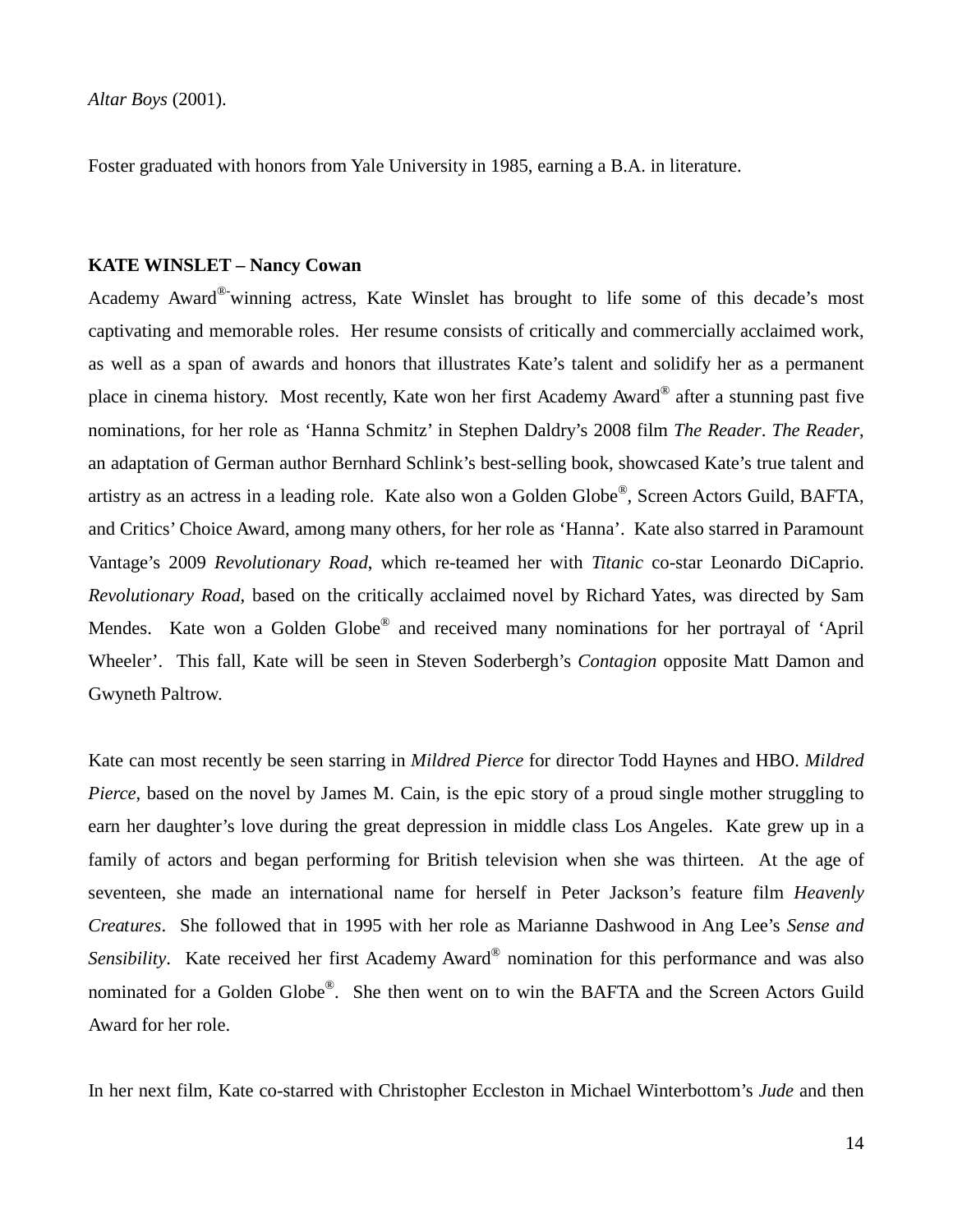as 'Ophelia' in Kenneth Branagh's *Hamlet.* She next appeared as the amazing 'Rose' in James Cameron's *Titanic* opposite Leonardo DiCaprio. At the age of 22, Kate received her second Academy Award<sup>®</sup> nomination for this role and the honor of being the youngest actress ever to be nominated for two Academy Awards®.

In 1997, Kate starred as Julia in *Hideous Kinky* directed by Gillies McKinnon, and in 1998 co-starred with Harvey Keitel in Jane Campion's comedic drama *Holy Smoke.* Kate also starred in Philip Kaufman's period drama *Quills* along with Geoffrey Rush, Joaquin Phoenix and Michael Caine.

Kate starred in the Richard Eyre production of *Iris* in 2001. In her performance portraying a young Iris Murdoch, Kate received a Golden Globe<sup>®</sup> and Oscar<sup>®</sup> nomination. She next starred in Michael Apteds' *Enigma*, a spy drama about code breakers during early WWII period and *The Life of David Gale* with Kevin Spacey. Kate then came to New York and dyed her hair blue and orange for her amazing portrayal as the quirky Clementine in Michel Gondry's *Eternal Sunshine of the Spotless Mind*, for which she received Academy Award®, Golden Globe® and BAFTA nominations for Best Actress. She then went on to star opposite Johnny Depp in *Finding Neverland*, which was named the 2004 Best Film by the National Board of Review.

In 2006, Kate was seen in *All the King's Men*, opposite Jude Law and Sean Penn, directed by Steven Zaillian. She then extended her voice to the animated feature *Flushed Away.* Kate finished the year in the romantic comedy *The Holiday* opposite Cameron Diaz, Jude Law, and Jack Black and also starred opposite Jennifer Connelly in Todd Field's *Little Children*. Kate received her fifth Academy Award® nomination for Best Actress for her portrayal of Sarah Pierce in *Little Children*. This nomination earned Kate the title as the youngest actress to receive five nominations.

#### **CHRISTOPH WALTZ – Alan Cowan**

Christoph Waltz received Academy®, Screen Actors Guild, BAFTA, Golden Globe® and Cannes Film Festival awards for his portrayal of Nazi Colonel 'Hans Landa' in Quentin Tarantino's *Inglorious Basterds*.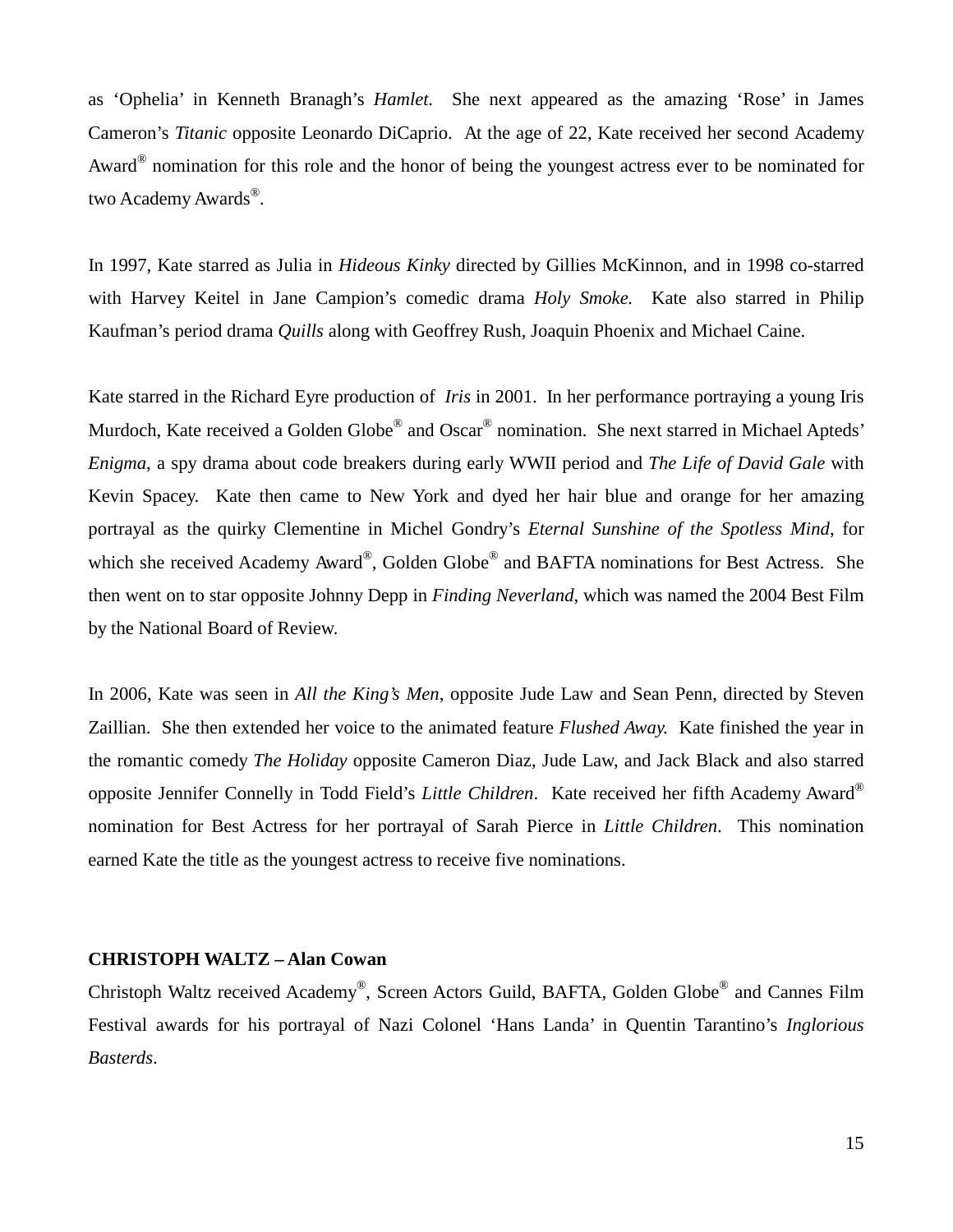This fall, Waltz will begin production on Quentin Tarantino's *Django Unchained* opposite Jamie Foxx, Leonardo DiCaprio and Samuel L. Jackson. The film is scheduled to be released in December 2012.

Waltz will next be seen in *The Three Musketeers* for director Paul W.S. Anderson and Summit Entertainment. Waltz plays 'Cardinal Richelieu' alongside an international cast that includes Milla Jovovich, Orlando Bloom, Matthew Macfadyen, Mads Mikkelsen and Juno Temple. The film will be released in October 2011.

In April 2011, Waltz played the animal trainer in *Water For Elephants* opposite Reese Witherspoon and Robert Pattinson. Francis Lawrence directed the Richard LaGravanese-scripted adaptation of the novel by Sara Gruen. Additionally, Waltz starred opposite Seth Rogan and Cameron Diaz in Michel Gondry's *The Green Hornet*. This film was released in January 2011.

Waltz's work in European television, film and theatrical productions spans three decades. His motion picture credits include *Gun-shy;* the Berlin Film Festival entry *Lapislazuli; Dorian; She; Falling Rocks; Ordinary Decent Criminal; Our God's Brother; The Beast; Berlin Blues;* and *Angst*. On television, he appeared in the Adolf Grimme Award-winning films "Der Tanz mit dem Teufel - Die Entführung des Richard Oetker" and "Dienstreise - Was für eine Nacht Dienstreise." For his work in "Du Bist Nicht Allein" – "Die Roy Black Story," Waltz garnered Bavarian and German TV awards and the RTL Golden Lion.

#### **JOHN C. REILLY – Michael Longstreet**

Academy Award® and multi-Golden Globe® nominee John C. Reilly has made an impact in both the comedic and dramatic worlds of cinema. He has received Academy Award® and Golden Globe® nominations for "Best Supporting Actor" for his standout performance as 'Amos Hart' in the Academy Award®-winning film, *Chicago*. For that role, he was also named Best Supporting Actor by the Las Vegas Film Critics, and was nominated by the Chicago Film Critics in the same category. That same year, Reilly starred in two other Academy Award®-nominated films: Martin Scorsese's *Gangs of New York*, and Stephen Daldry's *The Hours*, making it the first time that a single actor had been part of three of the five films in this prestigious category.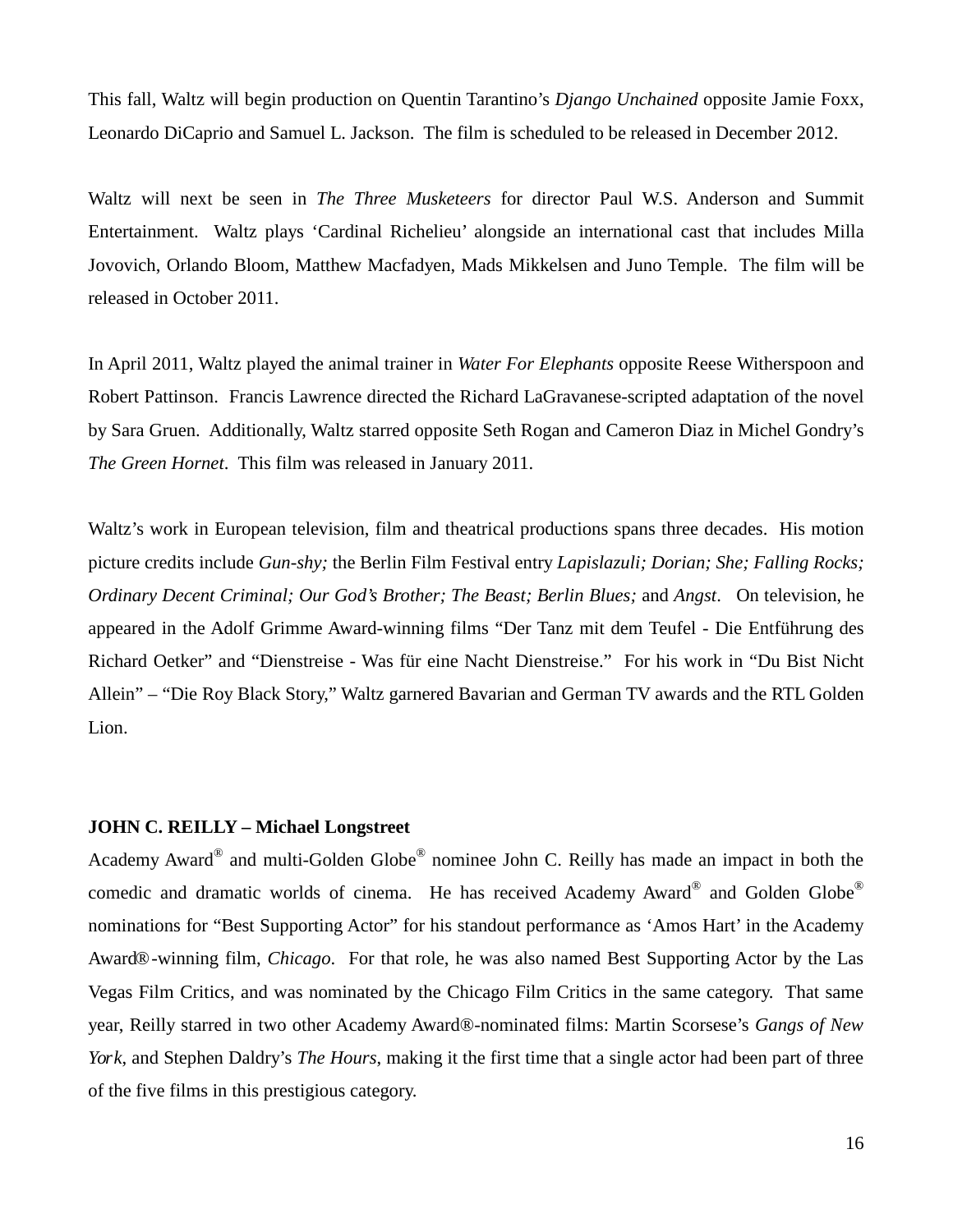Reilly's other Golden Globe® nominations were for Columbia Pictures' *Walk Hard: The Dewey Cox Story* for Best Performance by an Actor in a Motion Picture - Musical or Comedy and Best Original Song - Motion Picture, for "Walk Hard" which he co-wrote. Furthermore, this song was nominated for Best Song Written for Motion Picture, Television or Other Visual Media at the 51<sup>st</sup> Annual Grammy<sup>®</sup> Awards.

John can be seen currently in *Terri,* which premiered at the 2011 Sundance Film Festival. He also recently co-starred in *Cedar Rapids* opposite Ed Helms. In 2010, Reilly released *Cyrus* opposite Marisa Tomei and Jonah Hill, earning him an IFP Spirit Award nomination for Best Male Lead and also a Satellite Award nomination for Best Actor in a Motion Picture, Musical or Comedy. Directed by Jay and Mark Duplass, Reilly plays 'John,' a divorced, 40-something who meets 'Molly' (Tomei) the woman of his dreams, until he meets her son, 'Cyrus' (Hill) who refuses to let him get close with his mother.

In 2008, Reilly reunited with Will Ferrell and producer Judd Apatow in the comedy *Step Brothers*. Released in July 2008, *Step Brothers* went to earn over \$100 million domestically for Columbia Pictures.

Reilly's first film role came in Brian De Palma's 1989 motion picture, *Casualties of War*. That was followed by appearances in a wide array of films, including *Days of Thunder*, *Shadows and Fog*, *We're No Angels*, *What's Eating Gilbert Grape*, *Hoffa*, *Georgia*, *Dolores Claiborne*, and *The River Wild*. However, as a regular in director Paul Thomas Anderson's films, Reilly began attracting attention for his roles in *Hard Eight*, *Boogie Nights*, and *Magnolia*.

It was in 2002 when Reilly scored well with audiences and critics with acclaimed performances in a number of high-profile films, including *The Hours*, *Gangs of New York*, and *Chicago*. His role as Jennifer Aniston's husband in *The Good Girl* garnered him an IFP Spirit Award nomination.

Other film credits for Reilly include *Talladega Nights: The Ballad of Ricky Bobby*, *A Prairie Home Companion*, *Dark Water*, *The Aviator*, *Criminal*, *The Perfect Storm*, *For Love of the Game*, *Never Been*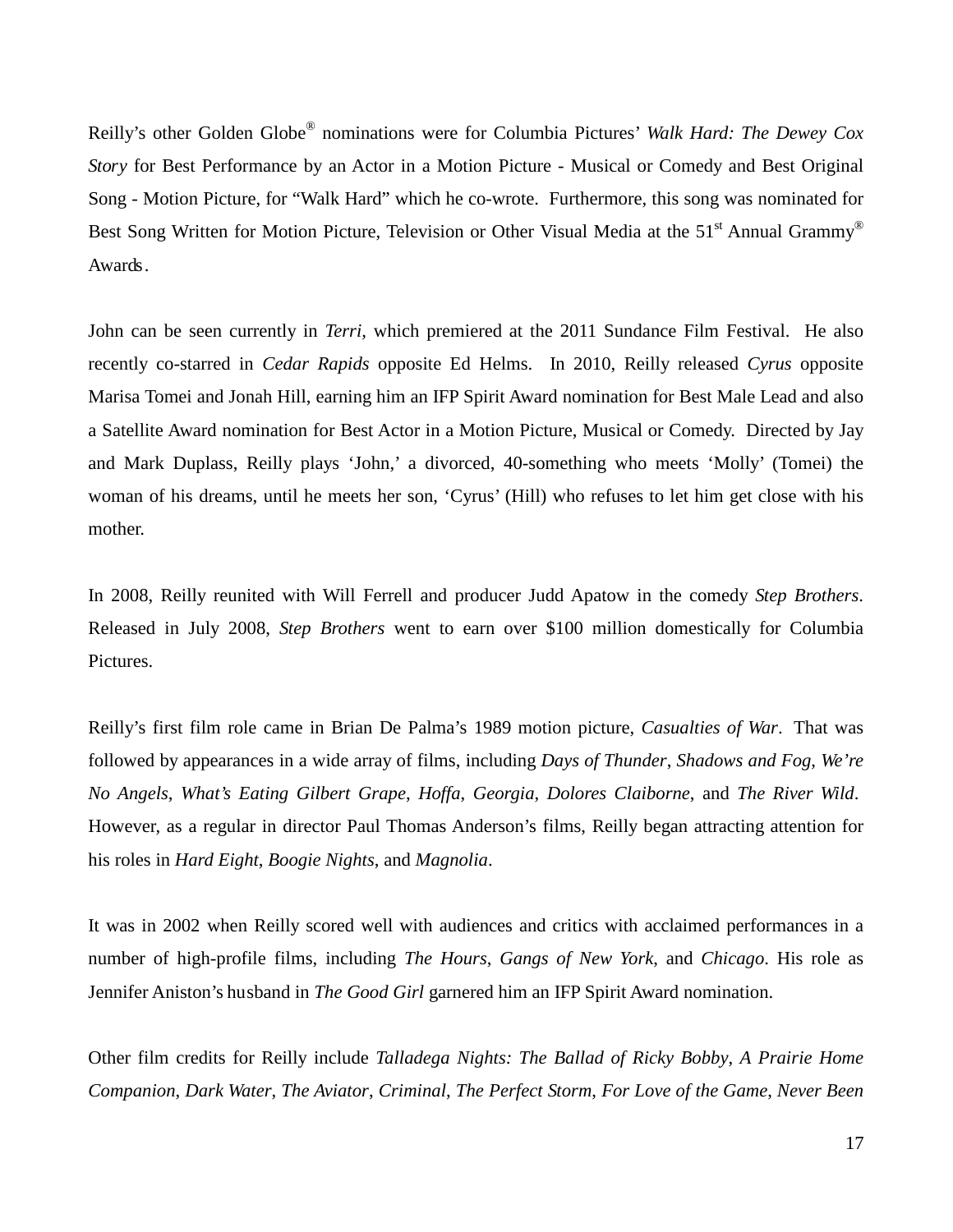#### *Kissed*, *Anger Management, State of Grace* and *The Thin Red Line.*

Reilly returned to his theatre roots in 2000 when he starred in Sam Shepard's Tony® Award-nominated Broadway production, *True West*, starring opposite Philip Seymour Hoffman, garnering an Outer Critics Circle Award and Tony® Award nomination for Best Performance by a Leading Actor. In April 2005, he starred in the Broadway production of Tennessee Williams' classic *A Streetcar Named Desire*. His other stage credits include the Steppenwolf Theater productions of *Othello, A Streetcar Named Desire*  and *The Grapes of Wrath* where he starred alongside Gary Sinese. In addition, Reilly produced and played the title role in Ionesco's *Exit the King* at the Actors Gang Theater in Los Angeles.

Reilly will be seen later this year as the husband of Academy Award® winner, Tilda Swinton in the indie-drama, *We Need to Talk About Kevin* directed by Lynne Ramsey due out late 2011, and also in the comedy *Tim and Eric's Billion Dollar Movie* with Will Ferrell. John also voices the title character in the upcoming Disney animated film *Wreck it Ralph.* 

Born in Chicago and raised as the fifth of six children in an Irish-Lithuanian family, Reilly studied at the Goodman School of Drama at DePaul University.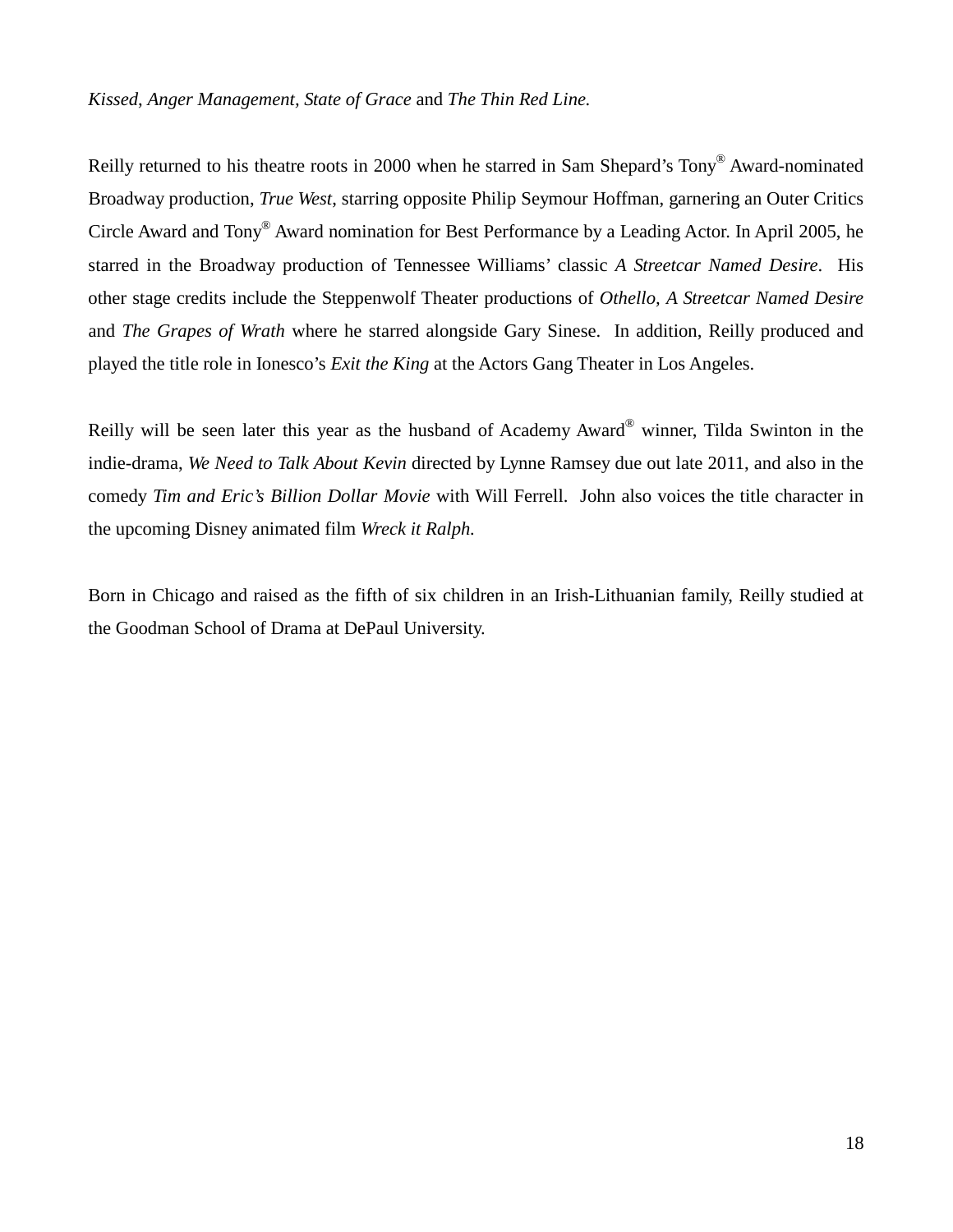## **ABOUT THE CREW**

#### **ROMAN POLANSKI | Director/Co-screenwriter/Co-producer**

Roman Polanski was born in Paris of Polish parents on  $18<sup>th</sup>$  August, 1933. When he was three years old, the family moved to Krakow. In 1941, Polanski's father was deported to the Mauthausen labor camp in Austria and his mother to Auschwitz, from which she never returned. Polanski himself was subsequently taken in by a succession of Polish families. Of this period in his life, Polanski recalls in his autobiography, Roman (1984), "that movies became my ruling passion – my sole escape from the depression and despair that so often overwhelmed me." After the war, Polanski was reunited with his father who later remarried. At the age of fourteen, Polanski took up acting, appearing in the theatre, on radio, and later in films.

In 1955, Andrzej Wajda cast Polanski in a small role in *Pokolnie (A Generation)* and later in *Lotna* (1959), *Niewinni czarodzieje* (*Innocent Sorcerers,* 1960) and *Samson* (1961). He also appeared in several other feature films including *Ewa* and Czeslaw Petelski's *Wraki* (*Sunken Ships*, 1957), Julian Dziedzina's *Koniec nocy* (*End of the Night*, 1957) and Janusz Morgernstern's *Do widzenia do jutra* (*See You Tomorrow,* 1960). During this time Polanski attended art school in Krakow, studying painting and graphics.

In 1955, he was accepted on the directing course at the Lodz film school. His first film, *Rower* (The Bicycle, 1955), was based on his own experience of being robbed by a man wanted for three murders. Unfortunately, due to blunders at the laboratory only half the film stock was processed and the project was abandoned. Two years later Polanski created a stir in the school with a sensational one-minute short, *Moderstwo* (A Murder, 1957). This and another sketch, *Usmiech zedbiczny* (Toothy Smile) presaged the more disturbing themes of Polanski's outstanding films of the sixties and seventies. But his other short films at the Lodz film school reveal a wider range of subject matter to which he brought an approach that was often mischievous, witty and reflective. Of these *Dwaj ludzie z szaf* (*Two Men and a Wardrobe*, 1958), a light-hearted avant-garde masterpiece, he made to order for the Brussels Festival of Experimental Film and won a bronze medal. However, the most striking aspect of these early shorts is their nostalgia, often critical, of which *Lampa* (1959) and his graduation film *Gdy spadaja anioly* (*When Angels Fall*, 1959) are the most outstanding.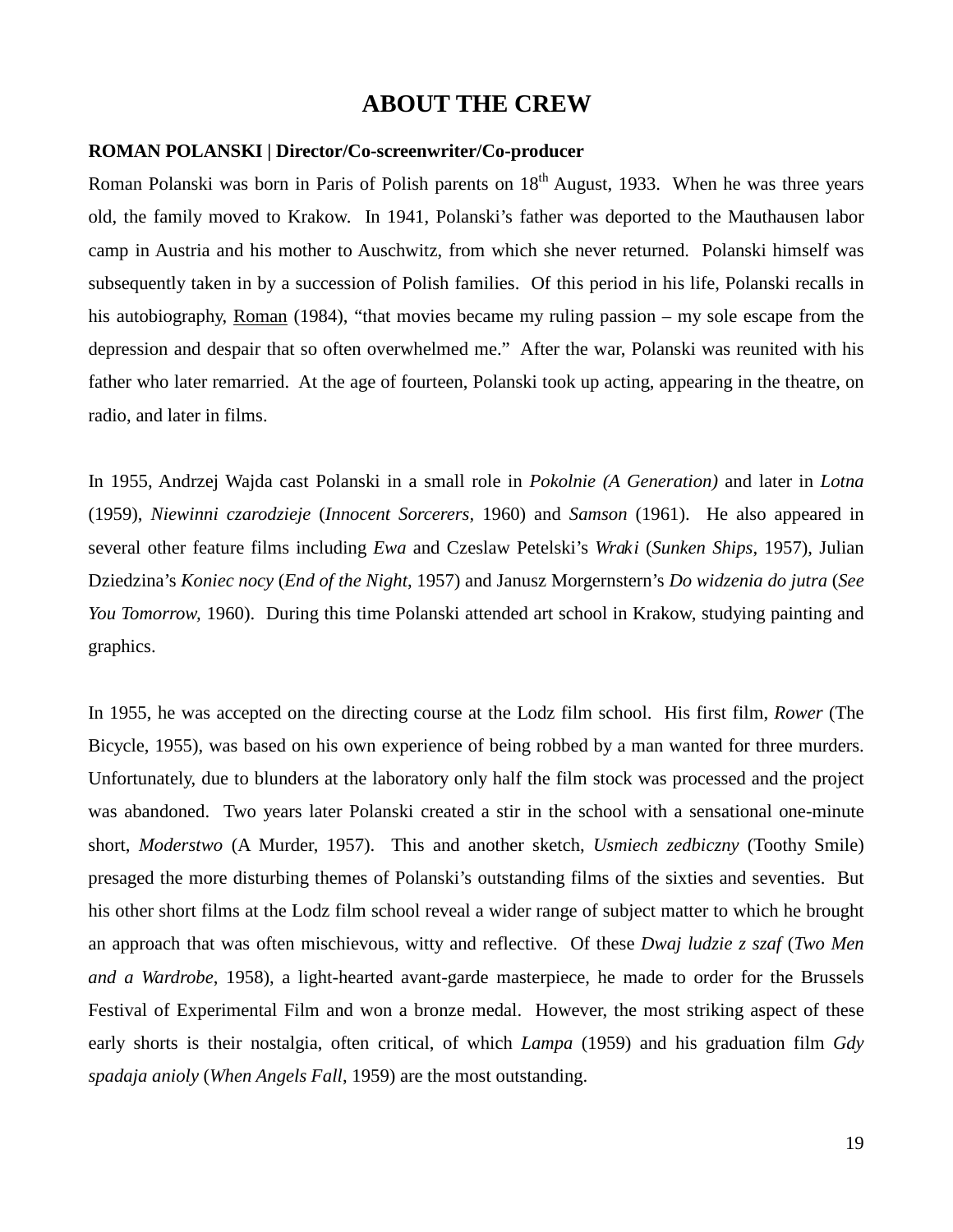Because Polanski did not complete the theoretical thesis required by the school, he never formally graduated. Nevertheless, 'Kamera', a production company, employed him as an assistant director and, because of his fluency in French he was given the job of assistant to Jean-Marie Drot, a French director working in Poland, who was making a series of documentaries on Polish culture. Polanski was also employed as an assistant to Andrzej Munk on *Zezowate szczescie* (*Bad Luck*, 1960).

Between 1960 and 1961, Polanski worked in Paris where he directed and played in another short, *Le Gros et le Maigre* (*The Fat and the Lean*). A year later he returned to Poland determined to make his first feature film based on a script written by himself, Jakub Goldberg and Jerzy Skolimowski. However, approval by the authorities was delayed by bureaucratic red-tape and so Polanski made another short, *Ssaki* (*Mammals*, 1962), financed illegally with private money from Andrzej Kostenko, who was also the cinematographer, and Wojtek Frykowski.

In due course, Polanski started on his first feature, *Noz w Wodzie* (Knife in the Water, 1962). Despite restricted domestic distribution and public condemnation by Wladyslaw Gomulka, the First Secretary of the Polish communist party, the film was a huge success abroad, receiving in 1963 an Academy Award® nomination for Best Foreign Film.

Turning down an offer to remake the movie in Hollywood, Polanski chose to pursue his career elsewhere. In Holland he shot *La Riviere de Diamants*, an episode of the portmanteau film, *Les Plus belles Escroqueries du Monde* (*The Most Beautiful Swindlers in the World*, 1964). It was the first time he collaborated with the writer Gerard Brach.

Deeply impressed by *Noz w Wodzie,* the producer Gene Gutowski tracked Polanski down in Munich and persuaded the young director to follow him back to England. In 1965, financed by Compton Films, Gutowski produced Polanski's first English language film, *Repulsion*, from a screenplay by Polanski and Brach. The movie won the Silver Bear at the Berlin Film Festival and propelled Polanski into a director of international importance.

Next came *Cul-de-sac*, a pet project of Polanski and Brach, shot on location on Holy Island, which in 1966 won the Golden Bear in Berlin. This was followed in 1967 by an Anglo-American co-production,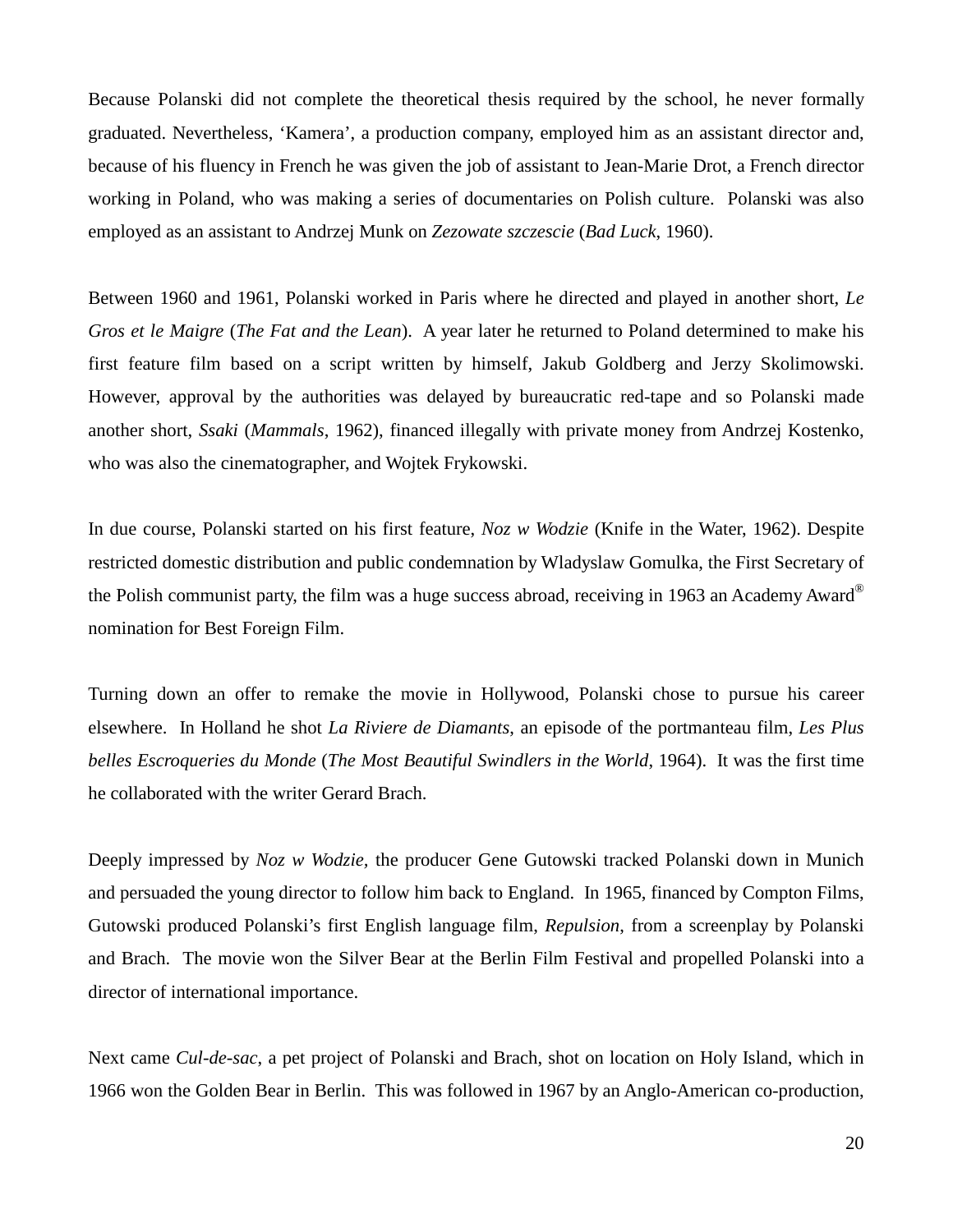a pastiche of vampire horror films, *The Fearless Vampire Killers* also known as *Dance of the Vampires*. Polanski himself was brilliant in a cameo role and the film starred Sharon Tate whom he later married.

Despite the movie being re-cut by the American co-producer and re-titled, *Pardon Me, But Your Teeth Are in My Neck*, and failing at the US box office, Polanski was approached by Robert Evans, the newlyappointed vice-president in charge of production at Paramount Pictures, to direct Ira Levin's *Rosemary's Baby*. Released in 1968, the film is one of Polanski's finest and certainly one of his most commercially successful.

Tragedy struck in August 1969. Sharon Tate, then heavily pregnant, Wojtek Frykowski, Abigail Folger and Jay Sebring were senselessly and brutally murdered in Beverly Hills by the Manson gang. In mourning and deeply distressed, Polanski was unable to focus on work and so abandoned a United Artist project, *Day of the Dolphin*, and the development of the French novel, *Papillon*.

But in 1971, he returned to directing with *Macbeth*, which he adapted from Shakespeare's play in collaboration with Kenneth Tynan. The film was more successful in Britain than in the US, and Polanski resolved to remain in Europe to direct *Che?* (*What?*, 1972), produced by Carlo Ponti. The film failed both critically and commercially but Polanski followed it with his most critically acclaimed movie, *Chinatown* (1974) starring Jack Nicholson. The film received 11 Academy Award® nominations, including Best Director. Robert Towne won an Oscar<sup>®</sup> for Best Original Screenplay.

Polanski's next project he describes as 'a flawed but interesting experiment,' *The Tenant* (1975) based on the novel *Le Locataire* by Roland Topor. Polanski not only directed but also played the tortured central character, Trelkowski, a Pole with French citizenship, and whose descent into paranoia ends in suicide. The film is still the subject of controversy, but regarded by many as a masterpiece.

His next movie would be based on Thomas Hardy's novel *Tess of the d'Urbervilles. Tess* (1979), starring Nastassia Kinski, is the story of innocence betrayed, seduction and of human behavior governed by class barriers and social prejudice. *Tess* proved to be an outstanding critical and commercial triumph, earning 6 Oscar® nominations, again for Best Director, and winning for Cinematography, Art Direction and Costume Design.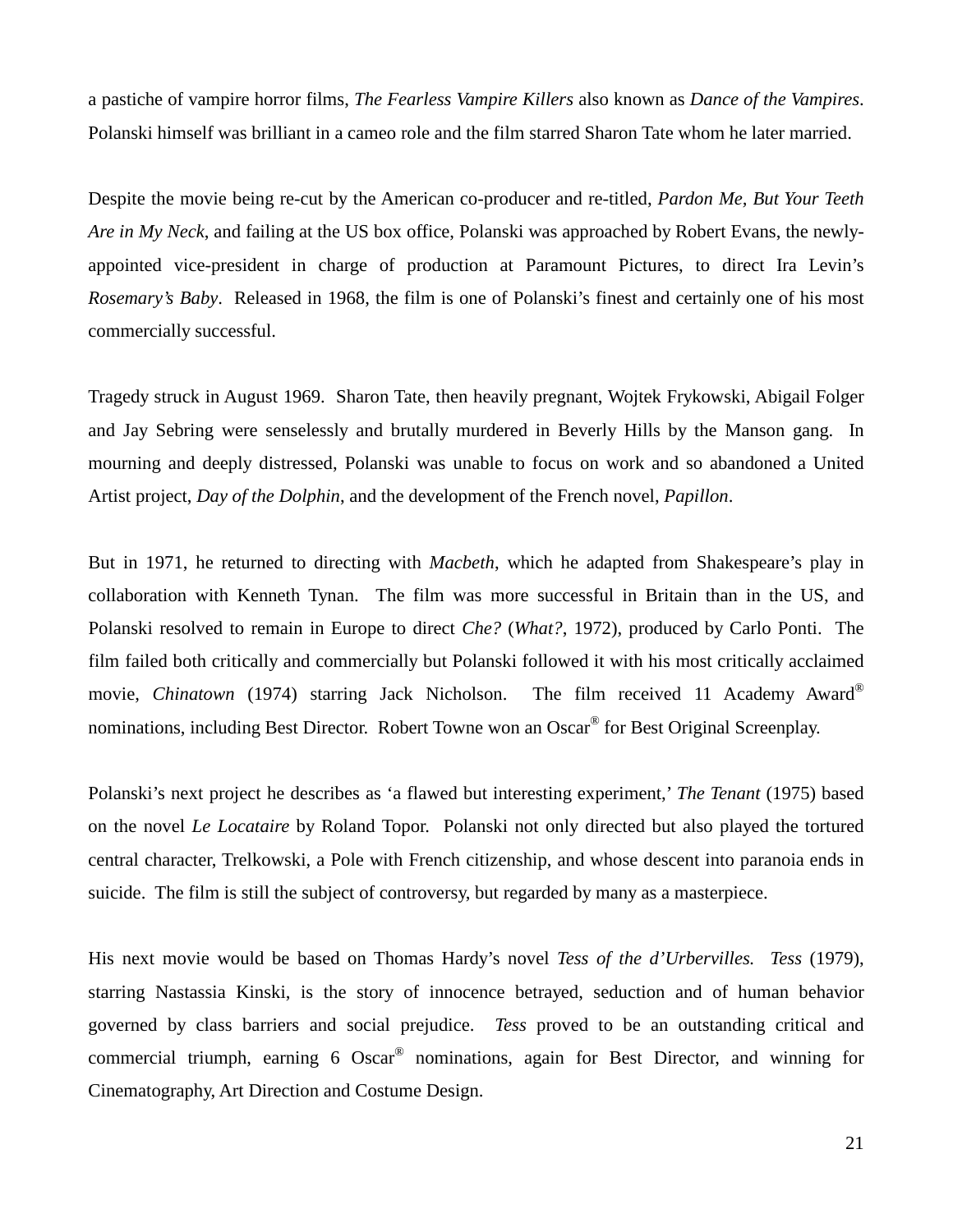A long absence from the cinema was ended in 1986 when Polanski directed *Pirates* with Walter Matthau, a comedy swashbuckler, which he followed with *Frantic* (1988), a thriller set in Paris, starring Harrison Ford and Polanski's future wife, Emmanuelle Seigner.

Next came *Bitter Moon* (1992) based on a novel by Pascal Bruckner, uncompromising, candid and funny; followed by the critically acclaimed *Death and the Maiden* (1994) adapted from Ariel Dorfmann's highly regarded play. In 1999, Polanski directed a thriller, based on Arturo-Perez Reverte's *El Club Dumas*. Re-titled *The Ninth Gate*, the film starred Johnny Depp.

Polanski's next movie was an adaptation of a memoir of the Warsaw Ghetto by Wladislaw Szpilman, entitled *The Pianist.* An autobiographical account of courage and survival in the face of inhuman conditions, *The Pianist* (2002) allowed Polanski to explore his Polish roots and his own childhood experiences. Unsentimental and objective, the film was universally acclaimed, winning many awards including three Oscars®, Best Actor for Adrian Brody, Best Adapted Screenplay for Ronald Harwood and Best Director for Roman Polanski, the film also won the Palme d'Or at the Cannes Film Festival and the BAFTA for Best Film and Best Director.

In 2005, Polanski directed Ronald Harwood's adaptation of Charles Dickens' *Oliver Twist,* starring Ben Kingsley as Fagin. In 2009, he directed, co-produced and co-wrote the screenplay for *The Ghost Writer.* The film, which starred Ewan McGregor, Pierce Brosnan, Kim Cattrall and Olivia Williams, won the Silver Bear at the 2010 Berlin International Film Festival as well as Polanski receiving the award for Best Director. *The Ghost Writer* also won six European Film Awards that year including Best Film and Best Director.

#### **YASMINA REZA** | **Co-screenwriter**

Yasmina Reza is a French playwright and novelist, based in Paris, whose works have all been multiaward-winning, critical and popular international successes. Her plays, *Conversations After a Burial, The Passage of Winter, Art, The Unexpected Man, Life x 3*, and *A Spanish Play*, have been produced worldwide and translated into thirty-five languages.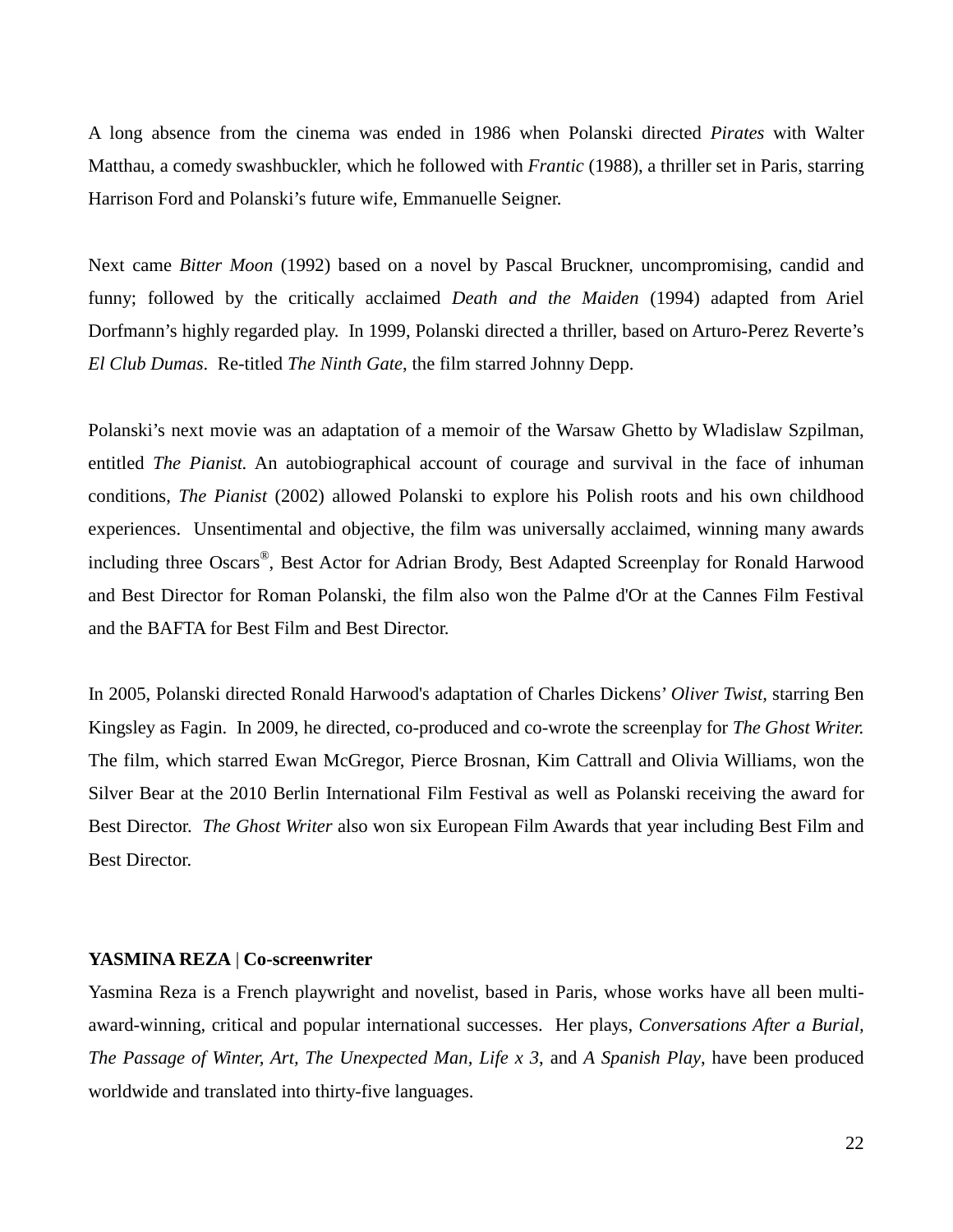Her play, *Le Dieu du Carnage (God of Carnage),* opened on December 8, 2006 at the Schauspielhaus in Zurich, directed by Jurgen Gosch, and in Paris on January 25, 2008 at the Theatre Antoine, directed by the author, with Isabelle Huppert. She is a two-time Tony® Award winner for *God of Carnage* (2009) and *Art* (1998) which also won the Laurence Oliver Award (U.K.). *God of Carnage* has been performed around the world.

Her novels include: *Hammerklavier, Une Desolation, Adam Haberberg, Dans la Luge d'Arthur Schopenhauer, Nulle Part* and *L'Aube le Soir ou la Nuit*. Her latest play *How you Talk the Game* was published earlier this year. Her play *Le Pique-Nique de Lulu Kreutz* was also made into a film, directed by Didier Martiny. In 2009, Reza directed her first film, *Chicas,* with Emmanuelle Seigner, Carmen Maura, and André Dussolier.

#### **SAID BEN SAID | Producer**

Said Ben Said started his working life in film as Sales Director at UGC before becoming a sales director at Polygram Television. He returned to UGC as CEO of International and Video in 2003. Through SBS productions he produced: *Ruby & Quentin* by Francis Veber (2002), *Lucky Luke and the Daltons* by Philippe Haïm (2003), *The Witnesses* by André Téchiné (2006), *Inju : The Beast in the Shadow* by Barbet Schroeder (2007), *The Great Alibi* by Pascal Bonitzer (2008), *The Girl on the Train* by André Téchiné (2009), *Chicas* by Yasmina Reza (2009), *Lucky Luke* by James Huth (2009), *Love Crime* by Alain Corneau (2010) and *Impardonnables* d'André Téchiné (2010). He is currently working with Brian de Palma on an English language re-make of *Love Crime*.

#### **HERVÉ DE LUZE | Editor**

Entering the film industry as assistant to Henri Langlois at the French Cinematheque, Hervé de Luze became director of newsreels and short films for "Gaumont Newsreels" and, later, music supervisor and music editor for an historical TV series made from stock-shots and produced by "Gaumont et Telecip." His previous collaborations with Roman Polanski are on *Tess, Pirates, Bitter Moon, Death and the Maiden, The Ninth Gate, The Pianist* (for which he was nominated for an Academy Award®), *Oliver*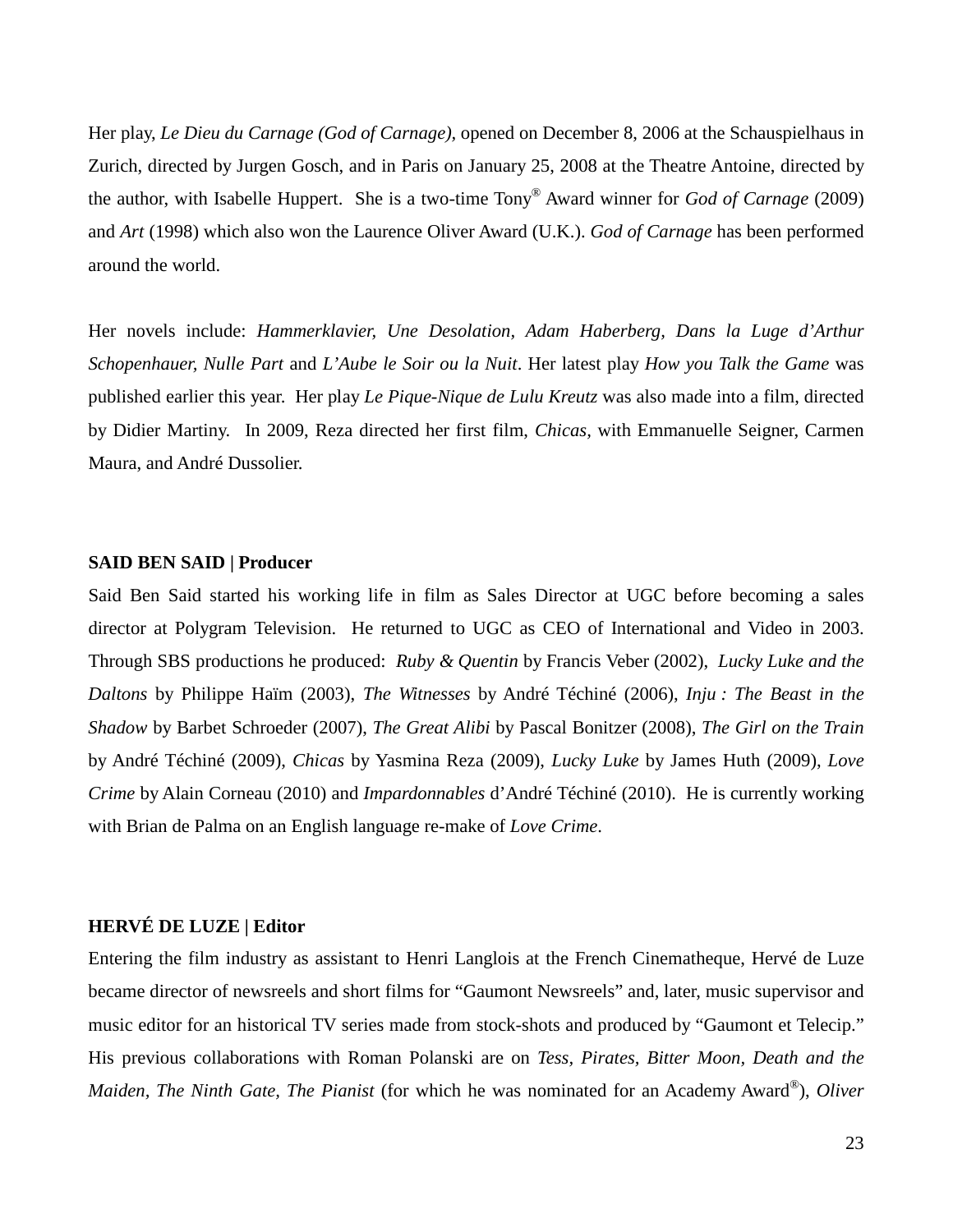*Twist* and *The Ghost Writer (*for which he was nominated for a European Film Award*).* Other credits include J*ean de Florette* and *Manon des sources* (dir. Claude Berri), *City of Joy* (dir. Roland Joffe) and *On Connait la Chanson* (dir. Alain Resnais) for which he won the French Cesar for Best Editor in 1998.

#### **PAWEL EDELMAN | Director of Photography**

Award-winning cinematographer Pawel Edelman was born in Lodz, Poland and made an immediate impact when his second film *Kroll* won the 'Best Cinematographer' award at the 1991 Polish Film Festival.

His international reputation was firmly established in 2002 when he lit *The Pianist*, Roman Polanski's harrowing story of the Warsaw ghetto of World War II. Edelman was nominated for an Academy Award<sup>®</sup>, a BAFTA Film Award and the prestigious American Society of Cinematographers (ASC) Award for 'Best Cinematography.' He also won a French 'Cesar' Award, a European Film award and a Polish 'Eagle' Award in the same category.

He subsequently worked with Polanski on *Oliver Twist* as well as *The Ghost Writer.* 

His most recent credits include *Zemsta* (*The Revenge*), shot in the USA, a television production of *Hamlet* and Taylor Hackford's film *Ray.*

#### **DEAN TAVOULARIS | Production Designer**

Dean Tavoularis studied architecture and painting before landing a job at Disney Studios working in the animation department as a storyboard artist. In 1967, Arthur Penn hired him as the artistic director of *Bonnie and Clyde*. He again worked with Penn on *Little Big Man* in 1970. In 1972, he began his long collaboration with Francis Ford Coppola with *The Godfather*, followed by *The Godfather: Part II,* for which he was awarded the Academy Award®. In 1979, they worked on the infamous Vietnamese odyssey *Apocalypse Now*, for which Tavoularis created a nightmare jungle kingdom, inspired by Ankor Wat.